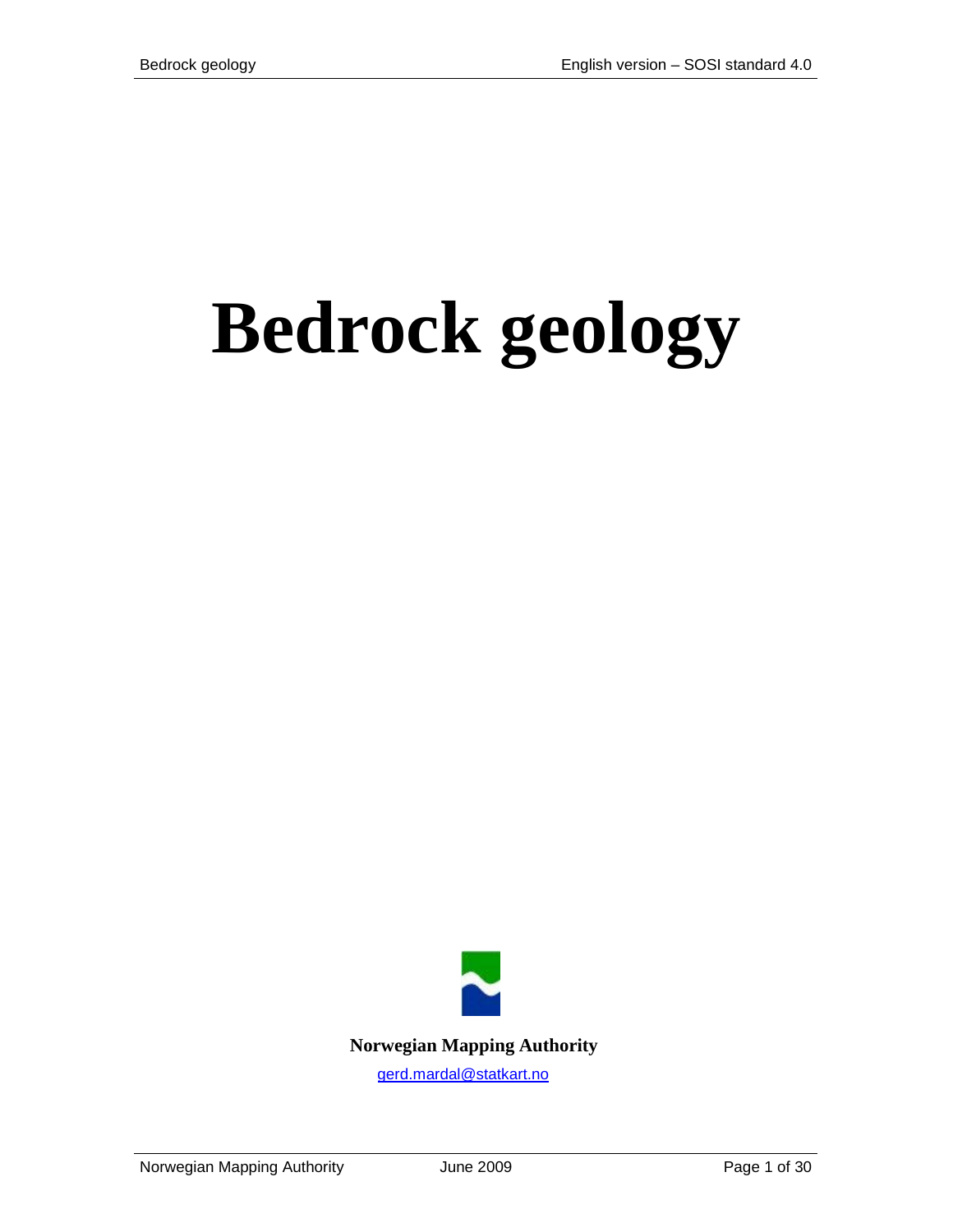#### **Table of contents**

| 1.1    |           |                                                     |  |
|--------|-----------|-----------------------------------------------------|--|
| 1.2    |           |                                                     |  |
| 1.2.1  |           |                                                     |  |
| 1.2.2  |           |                                                     |  |
| 1.2.3  |           |                                                     |  |
| 1.2.4  |           |                                                     |  |
| 1.2.5  |           |                                                     |  |
| 1.2.6  |           |                                                     |  |
| 1.2.7  |           |                                                     |  |
| 1.2.8  |           |                                                     |  |
| 1.2.9  |           |                                                     |  |
| 1.2.10 |           |                                                     |  |
| 1.2.11 |           |                                                     |  |
| 1.2.12 |           |                                                     |  |
| 1.2.13 |           |                                                     |  |
| 1.2.14 |           |                                                     |  |
| 1.2.15 |           |                                                     |  |
| 1.2.16 |           |                                                     |  |
| 1.2.17 |           |                                                     |  |
| 1.2.18 |           |                                                     |  |
|        | 1.2.18.1  |                                                     |  |
|        | 1.2.18.2  |                                                     |  |
|        | 1.2.18.3  |                                                     |  |
| 1.2.19 |           |                                                     |  |
|        | 1.2.19.1  |                                                     |  |
|        | 1.2.19.2  |                                                     |  |
|        | 1.2.19.3  |                                                     |  |
|        | 1.2.19.4  |                                                     |  |
|        | 1.2.19.5  |                                                     |  |
|        | 1.2.19.6  |                                                     |  |
|        | 1.2.19.7  |                                                     |  |
|        | 1.2.19.8  |                                                     |  |
|        | 1.2.19.9  |                                                     |  |
|        | 1.2.19.10 |                                                     |  |
|        | 1.2.19.11 |                                                     |  |
|        | 1.2.19.12 | << CodeList>> MetamorphicDegree/MetamorphicGrade 27 |  |
|        | 1.2.19.13 |                                                     |  |
|        | 1.2.19.14 |                                                     |  |
|        | 1.2.19.15 |                                                     |  |
|        | 1.2.19.16 |                                                     |  |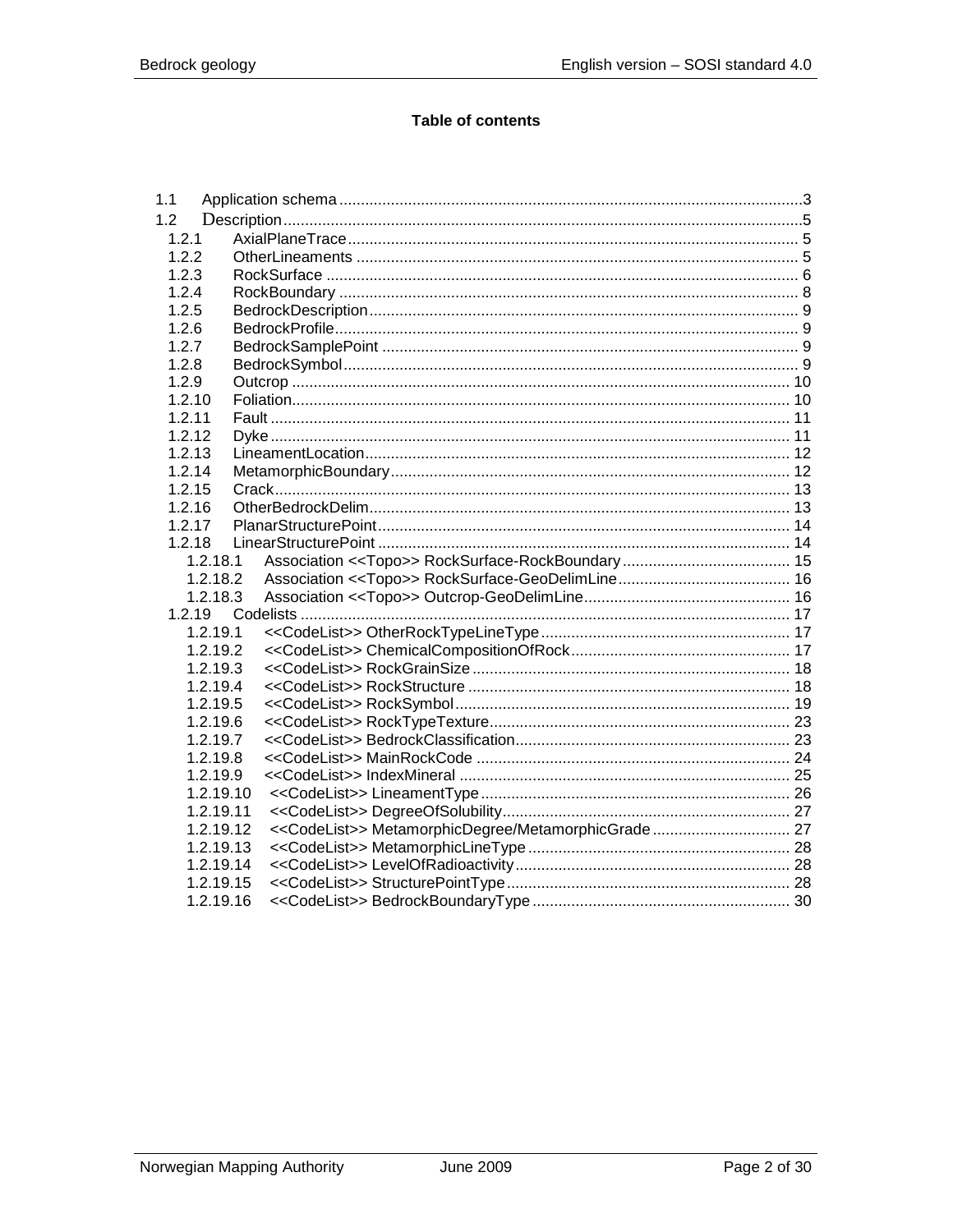## <span id="page-2-0"></span>**1.1 Application schema**

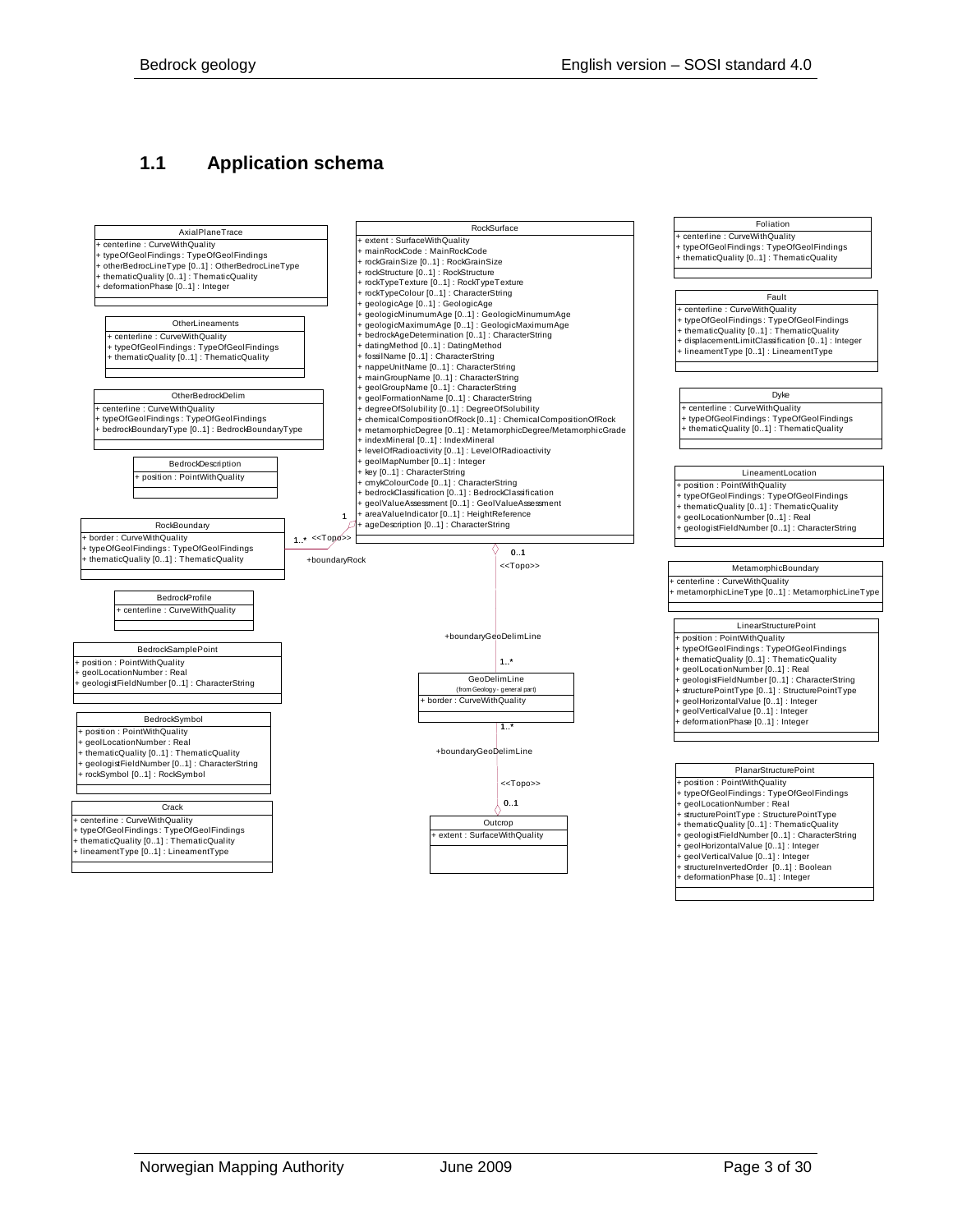|                                                                                                  | ChemicalCompositionOfRock          |                             |                                                                                                       | RockSymbol                                                                                                                                      |
|--------------------------------------------------------------------------------------------------|------------------------------------|-----------------------------|-------------------------------------------------------------------------------------------------------|-------------------------------------------------------------------------------------------------------------------------------------------------|
| OtherRockTypeLineType                                                                            |                                    |                             |                                                                                                       | $Conolomerate = 1$                                                                                                                              |
| $l$ Inspecified = $0$                                                                            | + Acidic                           |                             | LineamentType                                                                                         | Sedimentary breccia = 2                                                                                                                         |
| Depositional contact = 1                                                                         | <b>Intermediate</b>                |                             | $Unspecified = 0$                                                                                     | Tillite $=$ 3                                                                                                                                   |
| Depositional contact between lava streams = 2                                                    | - Rasic                            |                             |                                                                                                       | Agglomerate $= 4$                                                                                                                               |
| Intrusive contact = 3                                                                            | + Ultrabasic                       |                             | Concealed thrust boundary                                                                             | Pillow lava = $5$                                                                                                                               |
|                                                                                                  | Salic                              |                             | Thrust boundary, unspecified = 10                                                                     | Cataclasite, crush breccia = 6                                                                                                                  |
| Unconformity (angular unconformity) = 4                                                          | Femic                              |                             | Internal (smaller) thrust boundary = 11                                                               | $Mvlonita = 7$                                                                                                                                  |
| Reversed magnetic pole = 5                                                                       |                                    |                             | Thrust boundary below a nappe (sheet) = 12                                                            | $Mion$ ntite = 8                                                                                                                                |
| Sedimentary = 6                                                                                  |                                    |                             | Boundary for minor thrust sheet = 13                                                                  |                                                                                                                                                 |
| Intersecting line = 10                                                                           |                                    |                             | Sole thrust $= 31$                                                                                    | Explosion breccia (pyroclastic breccia) = 9                                                                                                     |
| Axial trace of synform, unspecified = 20                                                         | < <codelist>&gt;</codelist>        |                             | Floor fault = $32$                                                                                    | Intrusion breccia = $10$                                                                                                                        |
| Axial trace for antiform = 40                                                                    | BedrockBoundaryType                |                             | Decollement fault = 33                                                                                | Dykes, dyke swarms cutting across foliation or bedding. The symbol shows the main direction of the dyke = 51                                    |
| Axial trace of an anticline = 60                                                                 | OceanContinentalCrust = 1          |                             | Concealed normal fault = 40                                                                           | Dykes, dyke swarms cutting the foliation horizontally or diagonally, or the direction is not known = 52                                         |
| Axial plane of an anticline, recumbent = 61                                                      | PaleocenEocenAvgrensning = 2       |                             | Normal fault - 41                                                                                     | Dykes, dyke swarms following foliation or bedding = 53                                                                                          |
| Axial trace of a syncline = 70                                                                   |                                    |                             | Pererse fault = 42                                                                                    | Arrow pointing in the direction of vounger strata in a stratigraphic sequence = 54                                                              |
| Axial trace of a syncline, recumbent = 71                                                        |                                    |                             | $listric fault = 43$                                                                                  | Fossil deposit = 55                                                                                                                             |
| $C0$ al seam = 80                                                                                |                                    |                             |                                                                                                       | Sampling locality for determination of isotopic age Dating method shown in DATERINGTY = 71                                                      |
| Constructed auxiliary line = 90                                                                  | RockGrainSize                      |                             | Strike-slip fault, unspecified = 51                                                                   | Borehole = $72$                                                                                                                                 |
| Buffer zone boundary = 91                                                                        |                                    |                             | Strike-slip fault, sinistral (leftward) = 52                                                          | Earthquake, epicentre = 80                                                                                                                      |
|                                                                                                  | Very coarse-grained                |                             | Strike-slip fault, dextral (rightward) = 53                                                           | Antimony/Stibnite = 101                                                                                                                         |
|                                                                                                  | Coarse-grained                     |                             | Oblique-slip fault, unspecified = 61                                                                  |                                                                                                                                                 |
| RedmokClassification                                                                             | Moderately- to coarse-grai         |                             | Oblique-slip fault pormal and sinistral = $62$                                                        | Arsenic, arsenopyrite = 102                                                                                                                     |
|                                                                                                  | Moderately granular                |                             | Oblique-slip fault - normal and dextral = 63                                                          | Lead: galena = 103                                                                                                                              |
| $+$ Not classified = 0                                                                           | Fine-granular                      |                             | Oblique-slip fault, reverse and sinistral = 64                                                        | $Gold = 104$                                                                                                                                    |
| Precambrian basement = 1                                                                         | Very fine-granular                 |                             | Oblique-slip fault, reverse and dextral = 65                                                          | Iron; (hematite) or hematite and magnetite = 105                                                                                                |
| Eocambrian plutonic rocks of the Fen Complex = 2                                                 | Density                            |                             | Transformal fault = 71                                                                                | Iron, magnetite = $106$                                                                                                                         |
| Autochthonous rocks, younger than the Precambrian basement = 3                                   | Cryptocrystalline                  |                             | Caldera fault = 72                                                                                    | Copper; chalcopyrite, bornite, cuprite = 107                                                                                                    |
| Autochthonous and overthrust sedimentary rock = 4                                                |                                    |                             | Transform, active                                                                                     | Cobalt, Cobaltite = 108                                                                                                                         |
|                                                                                                  |                                    |                             |                                                                                                       | Chromium, chromite = 109                                                                                                                        |
| Overthrust rocks = $5$<br>Rocks from the Devonian period to and including the Neogene period = 6 |                                    |                             | Transform extinct = 74                                                                                | Manganese, manganese minerals = 110                                                                                                             |
|                                                                                                  |                                    |                             | Transform, extinct/covered = 75                                                                       | Molybdenum molybdenite = $111$                                                                                                                  |
| Soil deposits from the Quaternary period = 7                                                     |                                    |                             | Thrust block boundary = 82                                                                            | Nickel; pentlandite and chalcopyrite, pyrrhotite = 112                                                                                          |
|                                                                                                  | DatingMethod                       |                             | Fault, unspecified = 99                                                                               |                                                                                                                                                 |
|                                                                                                  | (from Geology - general pa         |                             | Ordinary joint = 100                                                                                  | Niobium, tantalum, scandium, niobium, tantalum and scandium minerals = 113                                                                      |
|                                                                                                  | + Uspesifisert = 1                 |                             | Major joint, possible fault = 101                                                                     | Platinum metals = 114                                                                                                                           |
| RockTypeTexture<br>RockStructure                                                                 |                                    |                             | Joint with potential young age movement = 102                                                         | Zinc; sphalerite = $115$                                                                                                                        |
|                                                                                                  | $Ar40/Ar39 = 10$                   |                             | Joints, drawn on the basis of air photo interpretation = 103                                          | Zinc and lead; spaleriteand galena = 116                                                                                                        |
| Massive<br>Granular                                                                              | $K/Ar = 11$                        |                             | $Dvka = 191$                                                                                          | Rare earth minerals = 117                                                                                                                       |
| Stratified<br>Porphyritic                                                                        | $-$ Os/Re = 12                     |                             | Fracture zone, crushed zone = 213                                                                     | Nulphur, copper; pyrite, pyrrhotite with chalcopyrite, sphalerite and galena = 118<br>Silver, silver, argentite and other silver minerals = 119 |
| Homogeneously layered<br>Felsitic                                                                | $Ph/Ph = 13$                       |                             | Assumed fault, crushed zone; drawn on the basis of geophysical data = 300                             |                                                                                                                                                 |
| Onhitic<br>Heterogeneously lavered                                                               | $Rh/Sr = 14$                       |                             |                                                                                                       | Tin, Cassiterite = 120                                                                                                                          |
| Cataclastic<br>Diffusely layered                                                                 | $Sm/Nd = 15$                       |                             | Mylonite zone = 400                                                                                   | Titanium, ilmenite and rutile = 121                                                                                                             |
| Equigranular, idioblastio<br>Homogeneously thin-bedde                                            | $- U/Pb = 16$                      |                             | Shear zone $1 = 410$                                                                                  | Uranium, thorium, uranium minerals, thorium minerals = 122                                                                                      |
| Diffusely thin-bedded<br>Heteroblastic                                                           | $-U/Th = 17$                       |                             | Shear zone $2 = 411$                                                                                  |                                                                                                                                                 |
| Cross-bedded<br>Weak orientation                                                                 | $14C = 18$                         |                             | Escarpment = 500                                                                                      | Bismuth, bismuthine = 123                                                                                                                       |
| <b>Banded</b>                                                                                    | $C = 137 - 10$                     |                             | Spreading axis, active = 600                                                                          | Tungsten, scheelite = 124                                                                                                                       |
| Weakly foliated<br>Schliered                                                                     |                                    |                             | Spreading axis, Inactive = 601                                                                        | Native conner, cunrite = $125$                                                                                                                  |
| Foliated<br>- Highly foliated                                                                    | $-$ Ph <sub>210</sub> = 20         |                             |                                                                                                       | $Claim = 200$                                                                                                                                   |
|                                                                                                  | Fission track = 30                 |                             |                                                                                                       | Mine in operation = $201$                                                                                                                       |
| Foliated with lenses                                                                             | $F$ ossil = 40                     |                             |                                                                                                       | Mine, abandoned = 202                                                                                                                           |
| Highly foliated with lens                                                                        | Biostratigraphy = 41               |                             | StructurePointTvpe                                                                                    | Open pit ore mine, in operation = 203                                                                                                           |
| Mylonitic<br>LevelOfRadioactivity                                                                | Paleomag = $50$                    | Fold axis = 1               |                                                                                                       | Open ore mine, abandoned = 204                                                                                                                  |
| Blastomylonitic                                                                                  | Thermoluminescence = $6$           | Anticline axis = 11         |                                                                                                       | $Andalueita = 301$                                                                                                                              |
| $+$ Insufficient data = $0$<br>Slightly elongated                                                | $OSI = 70$                         | Synklinalakse = 15          |                                                                                                       | Anorthosite = $302$                                                                                                                             |
| Low radiation $= 1$<br>Amphibolic                                                                | Tephrochronology = 80              | Antiform $axis = 21$        |                                                                                                       | Apatite = $303$                                                                                                                                 |
| Ordinary radiation = 2<br>Highly elongated                                                       |                                    | Synform axis = $25$         |                                                                                                       | $Baryte = 304$                                                                                                                                  |
| Slightly raised $= 3$                                                                            |                                    |                             |                                                                                                       |                                                                                                                                                 |
| Slightly folded<br>Folded<br>Raised radiation level =                                            |                                    | $line = 31$                 |                                                                                                       | $Basalt = 305$                                                                                                                                  |
| High radiation = $5$                                                                             | MetamorphicLineType                | Intersection lineation = 34 |                                                                                                       | Beryl, beryllium minerals = 306                                                                                                                 |
| Highly folded                                                                                    | Anatexis                           | Streching lineation = 35    |                                                                                                       | Brucite = 307                                                                                                                                   |
| Boudinage formed                                                                                 | Contact metamorphism               |                             | Lineation defined by minor folds = 36                                                                 | Whetstone = 308                                                                                                                                 |
| Brecciate                                                                                        | Mineral isograde                   | Mineral lineation = 41      |                                                                                                       | Diabas, Dolerite = 309                                                                                                                          |
| Crushed                                                                                          |                                    | Slickenside striae = 51     |                                                                                                       | Diatomite = $310$                                                                                                                               |
|                                                                                                  | Regional metamorphism              | $Beddino = 101$             |                                                                                                       | $Dionite = 311$                                                                                                                                 |
|                                                                                                  | Not indicated                      | Schistosity/foliation = 111 |                                                                                                       | Dolomite = 312                                                                                                                                  |
|                                                                                                  |                                    | Schistosity = $112$         |                                                                                                       | Dolomite marble = 313                                                                                                                           |
|                                                                                                  |                                    | Foliation = 113             |                                                                                                       | Feldspar = 314                                                                                                                                  |
| MainRockCode                                                                                     | IndexMineral                       |                             | Foliation and section?? lineation = 114                                                               | $Flu$ onte = 315                                                                                                                                |
| Soil / Uncompacted material = 1                                                                  | $Albite = Ab$                      | $M$ vlonite = 115           |                                                                                                       | $Gabhro = 316$                                                                                                                                  |
| Sandstone = $2$                                                                                  | Almandine = Alm                    |                             |                                                                                                       |                                                                                                                                                 |
| Conglomerate, sedimentary breccia = 3                                                            | Andalusite = And                   |                             | Kink hand unknown orientation = 116                                                                   | $Mica = 317$                                                                                                                                    |
| $Brecia = 4$                                                                                     | Rintite = Ri                       |                             | Kink hand with the din of the hand indicated = 117                                                    | Gneiss = $318$                                                                                                                                  |
| Mylonite, phyllonite = 5                                                                         |                                    |                             | Kink band with the dip of the band indicated and with the relative movement denoted by an arrow = 118 | Mica schist = $319$                                                                                                                             |
|                                                                                                  | Cordierite = Co                    | $Joint = 121$               |                                                                                                       | Graphite = $320$                                                                                                                                |
| Sedimentary rock (unspecified) = 7<br>Slate, sandstone, limestone = 8                            | Clinopyroxene = Cps                | Open joint = $123$          |                                                                                                       | Garnet = $321$                                                                                                                                  |
|                                                                                                  | Diopside = Di                      | Filled joint = 125          |                                                                                                       | Granite - 322                                                                                                                                   |
| Sandstone slate = $9$                                                                            | $Gamet = Gnt$                      |                             | Crenulation cleavage, fracture cleavage = 131                                                         | Greenschist, greenstone = 323                                                                                                                   |
| Limestone, slate, marlstone = 10                                                                 | Hypersthene = Hy                   |                             | Planar structure based on geophysical data = 141                                                      | $l$ imestone = 324                                                                                                                              |
| Limestone, dolomite = 11                                                                         | Potassium feldsnar = Kf            | $Axial plane = 151$         |                                                                                                       | Calcite marble = 325                                                                                                                            |
| Granite, granodiorite = 21                                                                       | Kvanite = Kv                       | Fault plan = 161            |                                                                                                       | Kaolinite = 326                                                                                                                                 |
| Diorite, monzodiorite = 22                                                                       | Orthopyroxene = Opx                |                             |                                                                                                       | Soapstone (steatite) = 327                                                                                                                      |
| Svenite, quartz svenite = 23                                                                     | $Pyrowene = Px$                    |                             |                                                                                                       | $Quartz = 328$                                                                                                                                  |
| Monzonite quartz monzonite = $24$                                                                | $P$ yrope = $P$ y                  |                             |                                                                                                       | Quartzite = $329$                                                                                                                               |
| Mangerite syenite = $25$                                                                         | Sillimanite = Sil                  |                             |                                                                                                       | Quartz schist = $330$                                                                                                                           |
| Rhyolite, rhyodacite, dacite = 26                                                                | Staurolite = St                    |                             |                                                                                                       |                                                                                                                                                 |
| Rhombus porphyry = $27$                                                                          |                                    |                             |                                                                                                       | Kvanite = $331$                                                                                                                                 |
| Metabasalt = $28$                                                                                |                                    |                             |                                                                                                       | Larvikite = $332$                                                                                                                               |
|                                                                                                  |                                    |                             |                                                                                                       | $Magnetic = 333$                                                                                                                                |
| Volcanic rocks (unspecified) = 29                                                                | DegreeOfSolubility                 |                             |                                                                                                       | $M$ arble = $334$                                                                                                                               |
| Mangerite to gabbro, gneiss and amphibolite = 30                                                 | Of low solubility = $1$            |                             |                                                                                                       | Nepheline syenite = $335$                                                                                                                       |
| Gahhm amnhiholita - 35                                                                           |                                    |                             |                                                                                                       | Norite = $336$                                                                                                                                  |
| Keratophyre = $37$                                                                               | Of medium solubility -             |                             |                                                                                                       | Olivine rock (Dunite) = $337$                                                                                                                   |
| Quartz-diorite, tonalite, trondhjemite = 38                                                      | Highly soluble $= 3$               |                             |                                                                                                       | Peomatite $= 338$                                                                                                                               |
| Olivine rock (Dunite) = 40                                                                       |                                    |                             |                                                                                                       | Rutile, eclogite = $339$                                                                                                                        |
| $E$ clogitet = 41                                                                                |                                    |                             |                                                                                                       | Serpentinite = $340$                                                                                                                            |
| Anorthosite = $45$                                                                               |                                    |                             |                                                                                                       | Sillimanite = 341                                                                                                                               |
| Chamockite to anorthosite plutonic rocks, locally Metamorphosed = 46                             | MetamorphicDegree/MetamorphicGrade |                             |                                                                                                       |                                                                                                                                                 |
| Amphibolite and mica schist = $50$                                                               | Non-metamorphic = 1                |                             |                                                                                                       | Slate, flagstone/roofing tile = 342                                                                                                             |
| Greenstone amphibolite = 55                                                                      | Very low grade = $10$              |                             |                                                                                                       | Syenite = $343$<br>Talc = $344$                                                                                                                 |
| Metasandstone, slate = 60                                                                        |                                    |                             |                                                                                                       |                                                                                                                                                 |
| $Quartzite = 61$                                                                                 | Low grade $= 20$                   |                             |                                                                                                       | $Tronchiemite = 345$                                                                                                                            |
|                                                                                                  | Medium grade = $30$                |                             |                                                                                                       | Vermiculite = $346$                                                                                                                             |
| Mica gneiss, mica schist, metasandstone, amphibolite = 62                                        | High grade = $40$                  |                             |                                                                                                       | Wollastonite = 347                                                                                                                              |
| Phyllite, mica schist = 65                                                                       | Granulite grade = $50$             |                             |                                                                                                       | $Zirkon = 348$                                                                                                                                  |
| Calcareous mica schist, calc silicate gneiss = 66                                                | $Eclogite grade = 60$              |                             |                                                                                                       | Stone quarry (+letter showing mineral/type of rock) = 401                                                                                       |
| Marble = $70$                                                                                    | Contact metamorphism = 70          |                             |                                                                                                       | Stone quarry, abandoned = 402                                                                                                                   |
| $Dolomite = 71$                                                                                  | High pressure = $80$               |                             |                                                                                                       | Stone quarry (aggregate, crushed rocks) = 404                                                                                                   |
| Dioritic to granitic gneiss, migmatite = 82                                                      | Anatexis = $90$                    |                             |                                                                                                       | Drilled well unspecified = 501                                                                                                                  |
| Augen gneiss, granite, foliated granite = 85                                                     |                                    |                             |                                                                                                       | Drilled well, gas = 502                                                                                                                         |
| Banded gneiss (amph., hbl.gneiss, mic. gneiss), locally migm. = 87                               |                                    |                             |                                                                                                       | Drilled well, $oil = 503$                                                                                                                       |
|                                                                                                  |                                    |                             |                                                                                                       |                                                                                                                                                 |
|                                                                                                  |                                    |                             |                                                                                                       | Drilling rig = 504                                                                                                                              |
|                                                                                                  |                                    |                             |                                                                                                       |                                                                                                                                                 |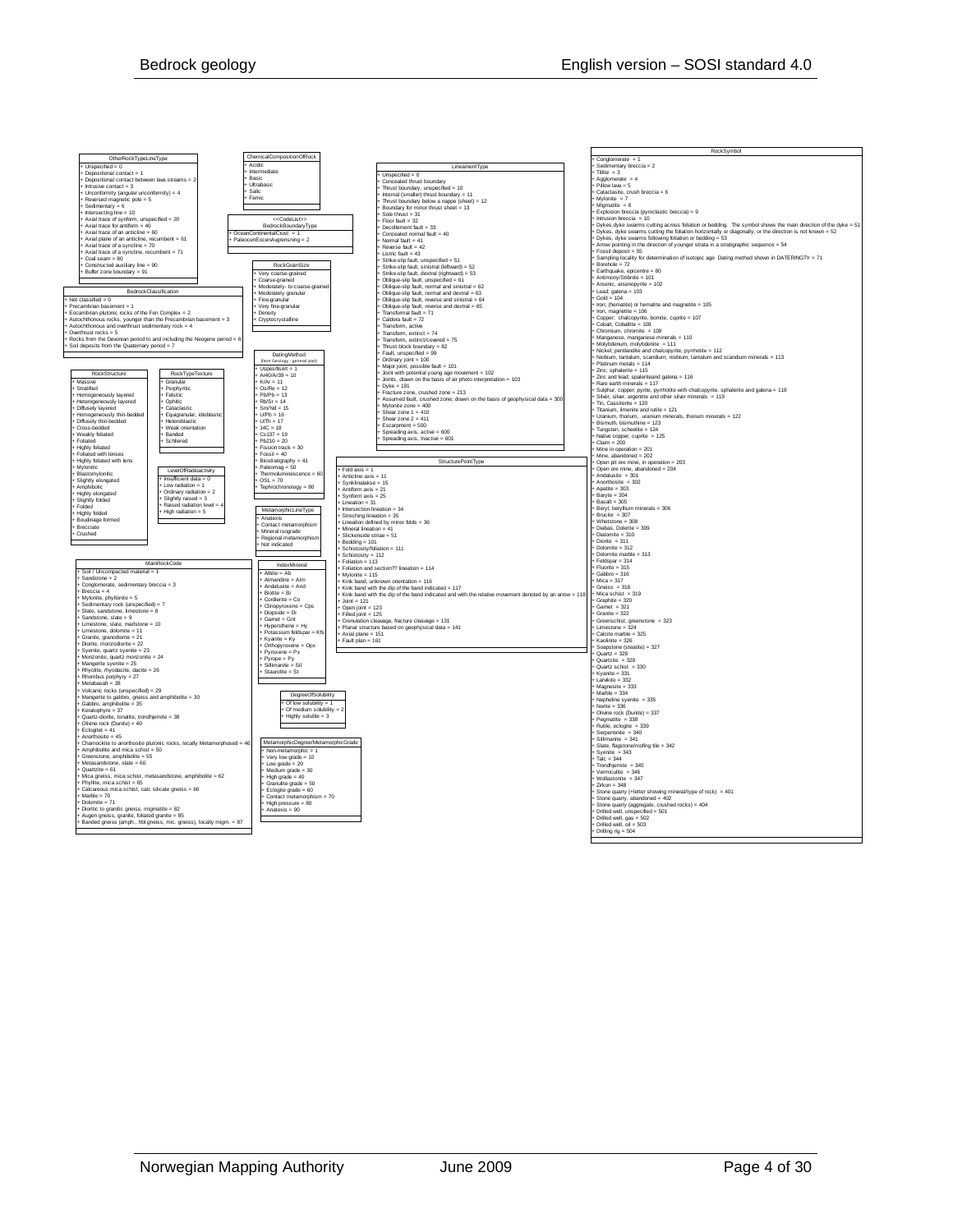# <span id="page-4-0"></span>**1.2 Description**

# <span id="page-4-1"></span>**1.2.1 AxialPlaneTrace**

| <b>No</b>    | Name/<br>Role name              | Description                                                                                                                                                                                                                                                                                                       | Obligation/<br>Condition | Maximum<br>Occurrenc<br>e | <b>Type</b>                   | Constraint |
|--------------|---------------------------------|-------------------------------------------------------------------------------------------------------------------------------------------------------------------------------------------------------------------------------------------------------------------------------------------------------------------|--------------------------|---------------------------|-------------------------------|------------|
| $\mathbf{1}$ | <b>Class</b><br>AxialPlaneTrace | constructed line along a<br>fold in the bedrock. The<br>intersection line between<br>the surface and a plane<br>which divides the fold the<br>most symmetrical way                                                                                                                                                |                          |                           |                               |            |
| 1.1          | centerline                      | course followed by the<br>central part of the object                                                                                                                                                                                                                                                              | 1                        | 1                         | <b>CurveWithQual</b><br>ity   |            |
| 1.2          | typeOfGeolFindin<br>gs          |                                                                                                                                                                                                                                                                                                                   | 1                        | $\mathbf 1$               | <b>TypeOfGeolFin</b><br>dings |            |
| 1.3          | otherBedrocLine<br>Type         | marking lines which<br>appear on bedrock maps<br>and which have not been<br>individually defined                                                                                                                                                                                                                  | $\overline{0}$           | 1                         | OtherBedrocLi<br>neType       |            |
| 1.4          | thematicQuality                 | the quality of the<br>registration/survey of an<br>object viewed in relation to<br>the actual conditions in<br>nature. Different thematic<br>resolution / degree of<br>generalisation may be<br>governed by the objects<br>importance for the society,<br>the areal significance or<br>the economy of the project | $\overline{0}$           | 1                         | <b>ThematicQualit</b><br>у    |            |
| 1.5          | deformationPhas<br>е            |                                                                                                                                                                                                                                                                                                                   | $\overline{0}$           | 1                         | Integer                       |            |

## <span id="page-4-2"></span>**1.2.2 OtherLineaments**

| No  | Name/<br>Role name              | Description                                                                                                                               | Obligation/<br>Condition | Maximum<br>Occurrenc<br>е | Type                          | Constraint |
|-----|---------------------------------|-------------------------------------------------------------------------------------------------------------------------------------------|--------------------------|---------------------------|-------------------------------|------------|
| 2   | <b>Class</b><br>OtherLineaments | major and minor structures<br>that have not been<br>specified in detail or which<br>not necessarily depend<br>upon geology                |                          |                           |                               |            |
| 2.1 | centerline                      | course followed by the<br>central part of the object                                                                                      |                          |                           | <b>CurveWithQual</b><br>ity   |            |
| 2.2 | typeOfGeolFindin<br>gs          |                                                                                                                                           |                          |                           | <b>TypeOfGeolFin</b><br>dings |            |
| 2.3 | thematicQuality                 | the quality of the<br>registration/survey of an<br>object viewed in relation to<br>the actual conditions in<br>nature. Different thematic | 0                        |                           | <b>ThematicQualit</b>         |            |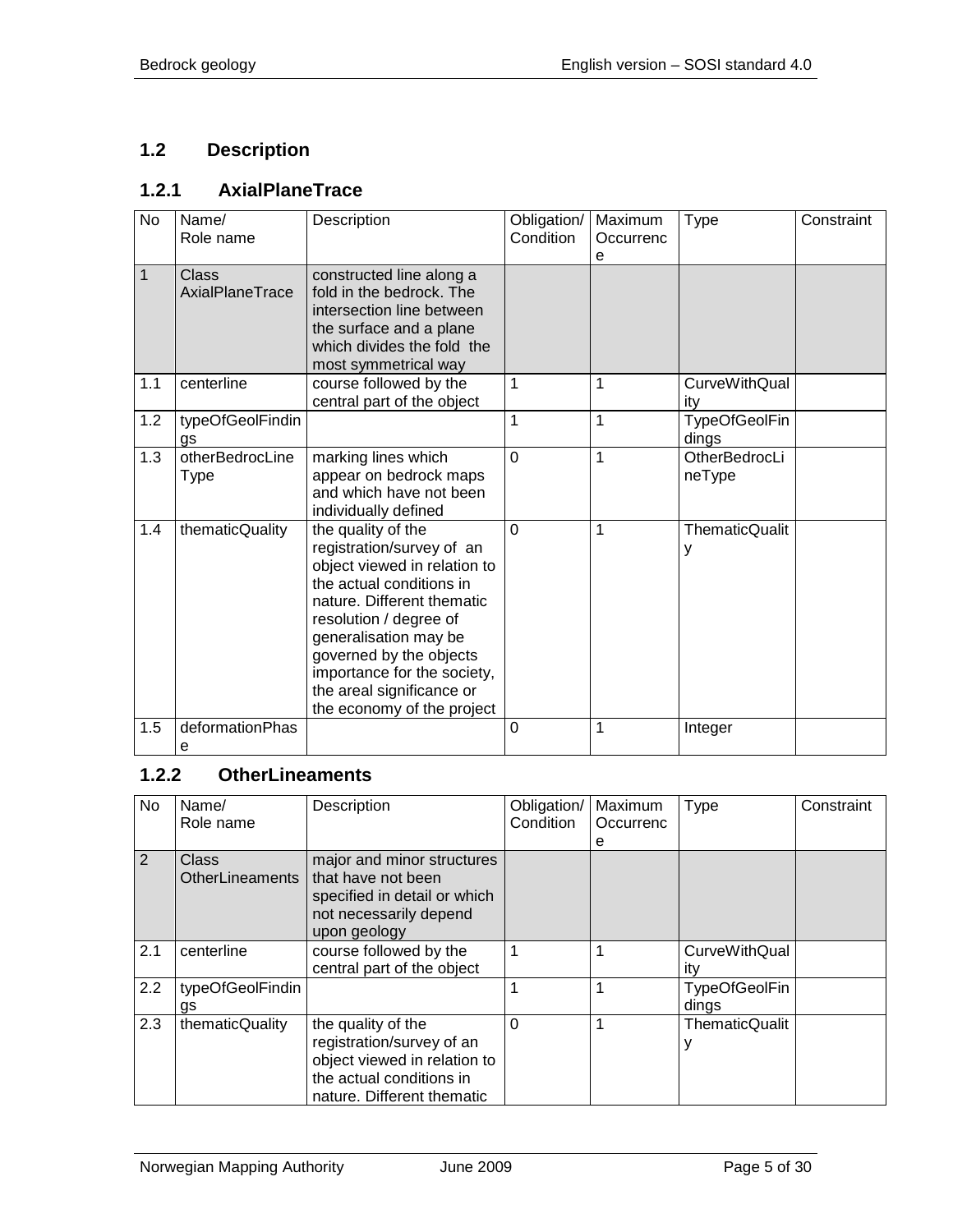|  | resolution / degree of<br>generalisation may be |  |  |
|--|-------------------------------------------------|--|--|
|  | governed by the objects                         |  |  |
|  | importance for the society,                     |  |  |
|  | the areal significance or                       |  |  |
|  | the economy of the project                      |  |  |

#### <span id="page-5-0"></span>**1.2.3 RockSurface**

| No               | Name/<br>Role name                 | Description                                                                                                                                          | Obligation/<br>Condition | Maximum<br>Occurrenc<br>е | <b>Type</b>                   | Constraint |
|------------------|------------------------------------|------------------------------------------------------------------------------------------------------------------------------------------------------|--------------------------|---------------------------|-------------------------------|------------|
| 3                | <b>Class</b><br><b>RockSurface</b> | polygon representing a<br>delimitation of one (or<br>more) rocktypes or a<br>tectonic unit (nappes)                                                  |                          |                           |                               |            |
| 3.1              | extent                             | area over which an object<br>extends                                                                                                                 | 1                        | 1                         | <b>SurfaceWithQu</b><br>ality |            |
| 3.2              | mainRockCode                       | rough classification of the<br>bedrock in Norway                                                                                                     | $\mathbf{1}$             | 1                         | <b>MainRockCod</b><br>e       |            |
| 3.3              | rockGrainSize                      |                                                                                                                                                      | $\pmb{0}$                | 1                         | <b>RockGrainSize</b>          |            |
| 3.4              | rockStructure                      | primary characteristics of<br>the appearance of the<br>rock, which helps to<br>describe how it was<br>formed                                         | $\mathbf 0$              | 1                         | RockStructure                 |            |
| 3.5              | rockTypeTexture                    | term used about the<br>structure of a rock (grain<br>size, grain shape and<br>arrangement) as seen<br>under a microscope                             | $\mathbf 0$              | 1                         | RockTypeText<br>ure           |            |
| 3.6              | rockTypeColour                     | predominant colour of the<br>rock in nature                                                                                                          | 0                        | 1                         | CharacterStrin                |            |
| $\overline{3.7}$ | geologicAge                        | the age of a rock indicate<br>how long ago since it was<br>formed. Name of<br>geological period/epoch<br>when a stratigraphic<br>sequence was formed | 0                        | 1                         | GeologicAge                   |            |
| 3.8              | geologicMinumu<br>mAge             | name of geological<br>period/epoch for the period<br>of time when the youngest<br>rock type/stratigraphic<br>sequence was formed                     | $\mathbf 0$              | 1                         | GeologicMinu<br>mumAge        |            |
| 3.9              | geologicMaximu<br>mAge             | name of geological<br>period/epoch for the period<br>of time when the oldest<br>geological rock<br>type/stratigraphic<br>sequence was formed         | $\mathbf 0$              | 1                         | GeologicMaxi<br>mumAge        |            |
| 3.1<br>0         | bedrockAgeDeter<br>mination        | age of the bedrock in<br>millions of years, (age<br>determination)<br>Note:<br>Stated as a figure with a<br>+/- tolerance, in millions of            | 0                        | 1                         | CharacterStrin<br>g           |            |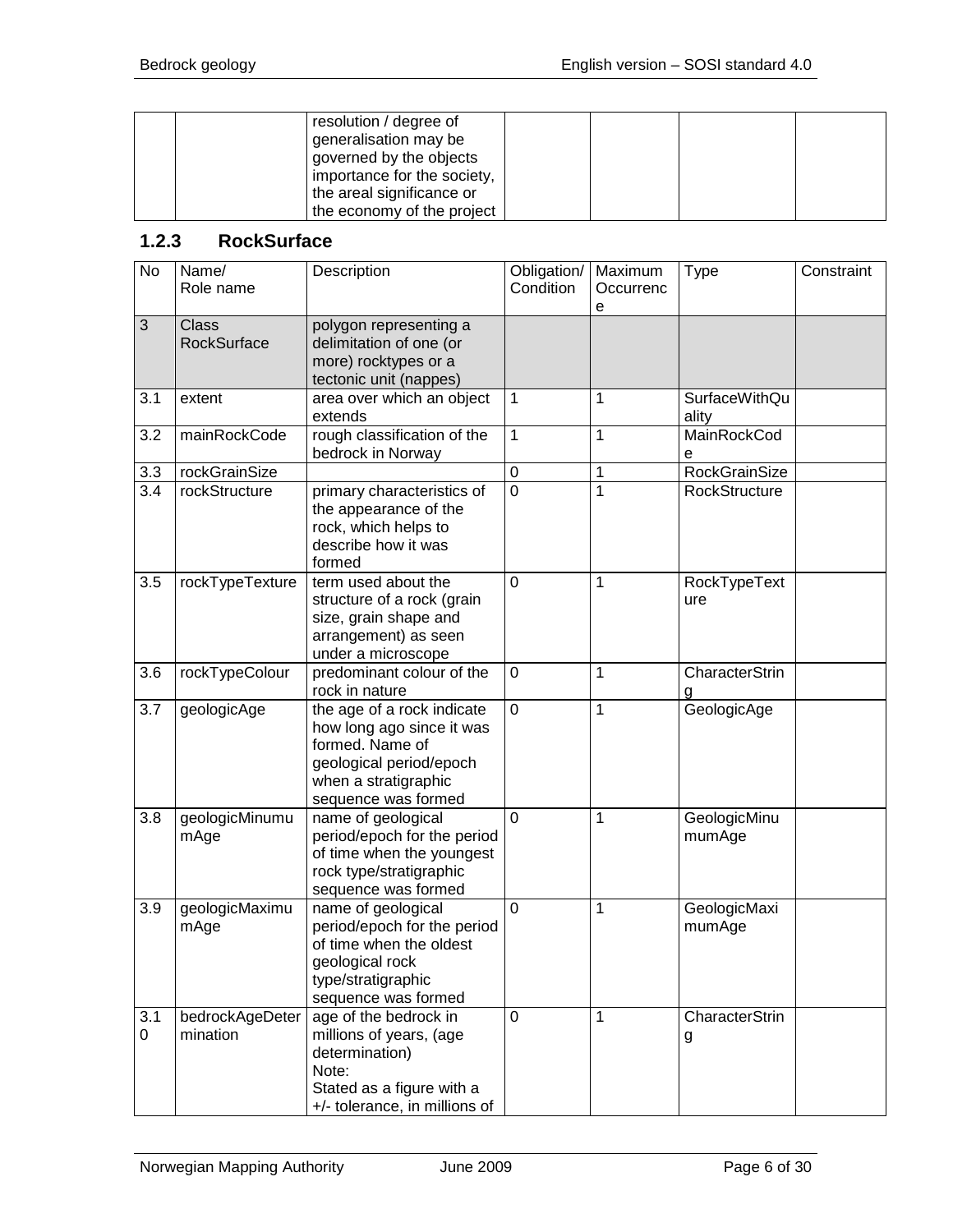|                       |                                      | years                                                                                                                                                                                                                                          |                |   |                                            |
|-----------------------|--------------------------------------|------------------------------------------------------------------------------------------------------------------------------------------------------------------------------------------------------------------------------------------------|----------------|---|--------------------------------------------|
| 3.1<br>1              | datingMethod                         | method used to determine<br>the age of rocks, minerals<br>and organic material                                                                                                                                                                 | $\mathbf 0$    | 1 | DatingMethod                               |
| 3.1<br>$\overline{2}$ | fossilName                           | name of remains, imprints<br>or traces of prehistoric life<br>forms, preserved in soil or<br>rock strata                                                                                                                                       | 0              | 1 | CharacterStrin<br>g                        |
| 3.1<br>3              | nappeUnitName                        | term used in structual<br>geology for rock masses<br>which have moved as<br>uniform sheets of rock or<br>slid in large folds to where<br>they are now                                                                                          | 0              | 1 | CharacterStrin<br>g                        |
| 3.1<br>4              | mainGroupName                        | subdivision of two or more<br>groups of sedimentary or<br>volcanic sequences                                                                                                                                                                   | $\overline{0}$ | 1 | CharacterStrin<br>g                        |
| 3.1<br>5              | geolGroupName                        | categorisation of two or<br>more formations of<br>sedimentary or volcanic<br>layers                                                                                                                                                            | $\mathbf 0$    | 1 | CharacterStrin<br>g                        |
| 3.1<br>6              | geolFormationNa<br>me                | characterisation of<br>sedimentary or volcanic<br>layers forming a special<br>defined unit in a<br>stratigraphic sequence                                                                                                                      | 0              | 1 | CharacterStrin<br>g                        |
| 3.1<br>7              | degreeOfSolubilit                    | the ability of the rock to<br>dissolve chemically                                                                                                                                                                                              | 0              | 1 | DegreeOfSolu<br>bility                     |
| 3.1<br>8              | chemicalCompos<br><i>itionOfRock</i> | rough classification of rock<br>types based on the rock's<br>chemical composition,<br>closely connected to the<br>content of Si02 in the rock                                                                                                  | $\mathbf 0$    | 1 | ChemicalCom<br>positionOfRock              |
| 3.1<br>9              | metamorphicDeg<br>ree                | the rock's degree of<br>transformation<br>(metamorphic grade)                                                                                                                                                                                  | $\mathbf 0$    | 1 | MetamorphicD<br>egree/Metamor<br>phicGrade |
| 3.2<br>0              | indexMineral                         | mineral used to<br>characterize zones with a<br>different degree of rock<br>transformation<br>(metamorphism)<br>Note: Rendered as the<br>initials of the mineral(s);<br>several initials together,<br>comma-separated, for<br>example Ky, Sil. | $\overline{0}$ | 1 | IndexMineral                               |
| 3.2<br>1              | levelOfRadioactiv<br>ity             | natural level of radioactive<br>radiation from the rock<br>type/bedrock                                                                                                                                                                        | 0              | 1 | LevelOfRadioa<br>ctivity                   |
| 3.2<br>2              | geolMapNumber                        | numbering of various rock<br>types on a map                                                                                                                                                                                                    | $\mathbf 0$    | 1 | Integer                                    |
| 3.2<br>3              | key                                  | free text description of the<br>bedrock/rock types                                                                                                                                                                                             | 0              | 1 | CharacterStrin                             |
| 3.2<br>4              | cmykColourCode                       | colour code definition in<br>CMYK showing the                                                                                                                                                                                                  | 0              | 1 | CharacterStrin<br>g                        |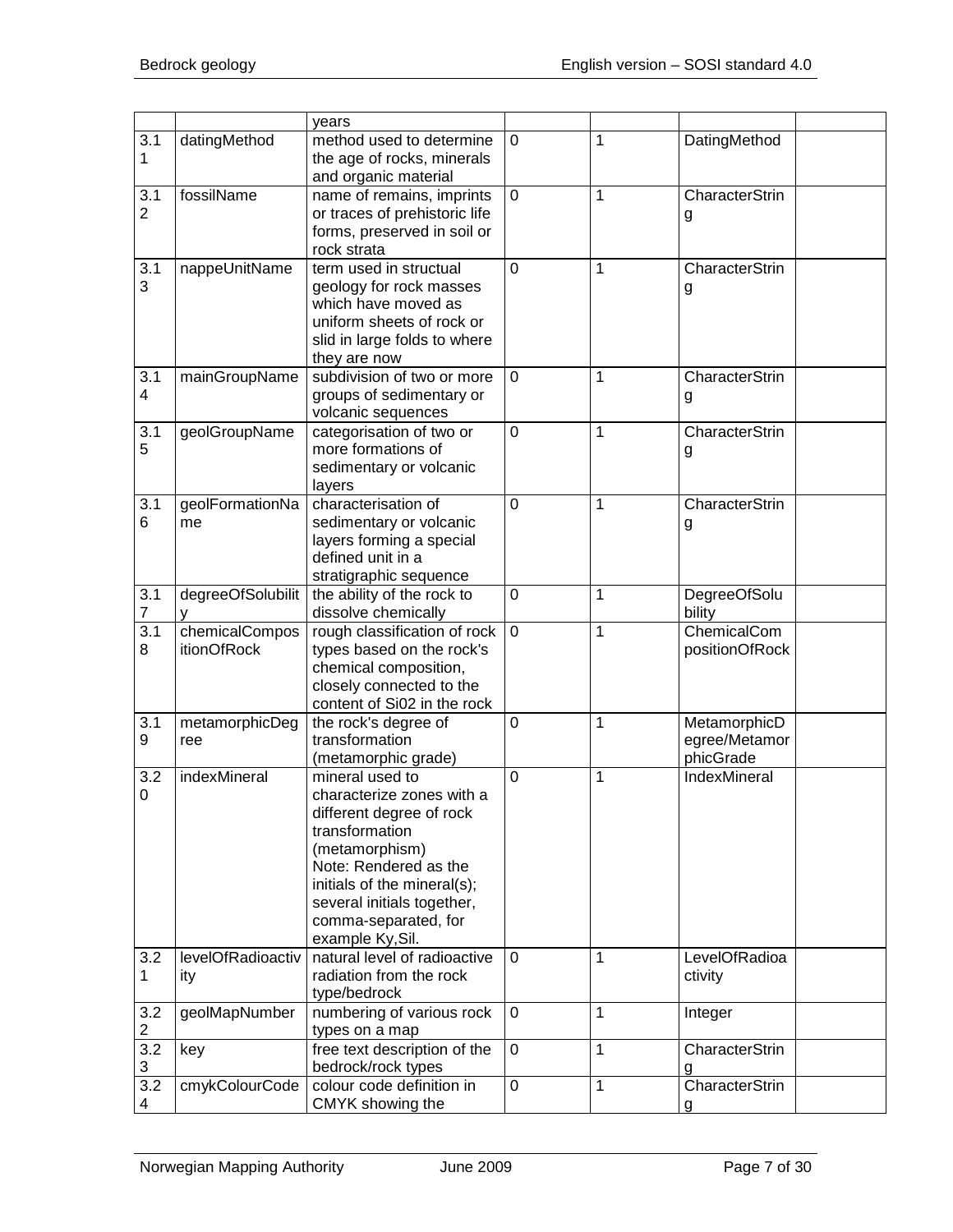|                       |                                  | percentual content of<br>Cyan, Magenta, Yellow<br>and Black                                                                                                   |             |              |                                  |                  |
|-----------------------|----------------------------------|---------------------------------------------------------------------------------------------------------------------------------------------------------------|-------------|--------------|----------------------------------|------------------|
| 3.2<br>5              | bedrockClassific<br>ation        | rough classification based<br>on the mutual age and<br>position of the bedrock (if it<br>has formed where it is<br>located or has been<br>moved (overthrust)) | $\Omega$    | 1            | <b>BedrockClassif</b><br>ication |                  |
| 3.2<br>6              | geolValueAssess<br>ment          | how important a geological<br>resource or registration is<br>in relation to potential<br>economic utilisation now<br>or in the future                         | $\Omega$    | $\mathbf{1}$ | <b>GeolValueAss</b><br>essment   |                  |
| 3.2<br>7              | areaValueIndicat<br>or           | indication which shows to<br>what extent one may<br>expect objections if<br>changes are made in the<br>land-use plan                                          | $\Omega$    | 1            | HeightReferen<br>ce              |                  |
| 3.2<br>8              | ageDescription                   | free text description of the<br>age relations of the rocks                                                                                                    | $\mathbf 0$ | $\mathbf{1}$ | CharacterStrin                   |                  |
| $\overline{3.2}$<br>9 | Role<br>boundaryRock             |                                                                                                                                                               | $\mathbf 1$ | N            | RockBoundary                     | Aggregrati<br>on |
| 3.3<br>0              | Role<br>boundaryGeoDeli<br>mLine |                                                                                                                                                               | 1           | N            | GeoDelimLine                     | Aggregrati<br>on |

## <span id="page-7-0"></span>**1.2.4 RockBoundary**

| <b>No</b> | Name/<br>Role name           | Description                                                                                                                                                                                                                                                                                                     | Obligation/<br>Condition | Maximum<br>Occurrenc<br>е | <b>Type</b>                   | Constraint |
|-----------|------------------------------|-----------------------------------------------------------------------------------------------------------------------------------------------------------------------------------------------------------------------------------------------------------------------------------------------------------------|--------------------------|---------------------------|-------------------------------|------------|
| 4         | <b>Class</b><br>RockBoundary | the boundary between two<br>different types of rock or<br>rock assemblages                                                                                                                                                                                                                                      |                          |                           |                               |            |
| 4.1       | border                       | course following the<br>transition between<br>different real world<br>phenomena                                                                                                                                                                                                                                 | 1                        | 1                         | <b>CurveWithQual</b><br>ity   |            |
| 4.2       | typeOfGeolFindin<br>gs       |                                                                                                                                                                                                                                                                                                                 | 1                        | 1                         | <b>TypeOfGeolFin</b><br>dings |            |
| 4.3       | thematicQuality              | the quality of the<br>registration/survey of a<br>theme viewed in relation to<br>the actual conditions in<br>nature. Different thematic<br>resolution / degree of<br>generalisation may be<br>governed by the objects<br>importance for the society,<br>the areal significance or<br>the economy of the project | $\Omega$                 | 1                         | <b>ThematicQualit</b><br>у    |            |
| 4.4       | Role<br>(unnamed)            |                                                                                                                                                                                                                                                                                                                 | 1                        | 1                         | RockSurface                   |            |
|           | RockSurface                  |                                                                                                                                                                                                                                                                                                                 |                          |                           |                               |            |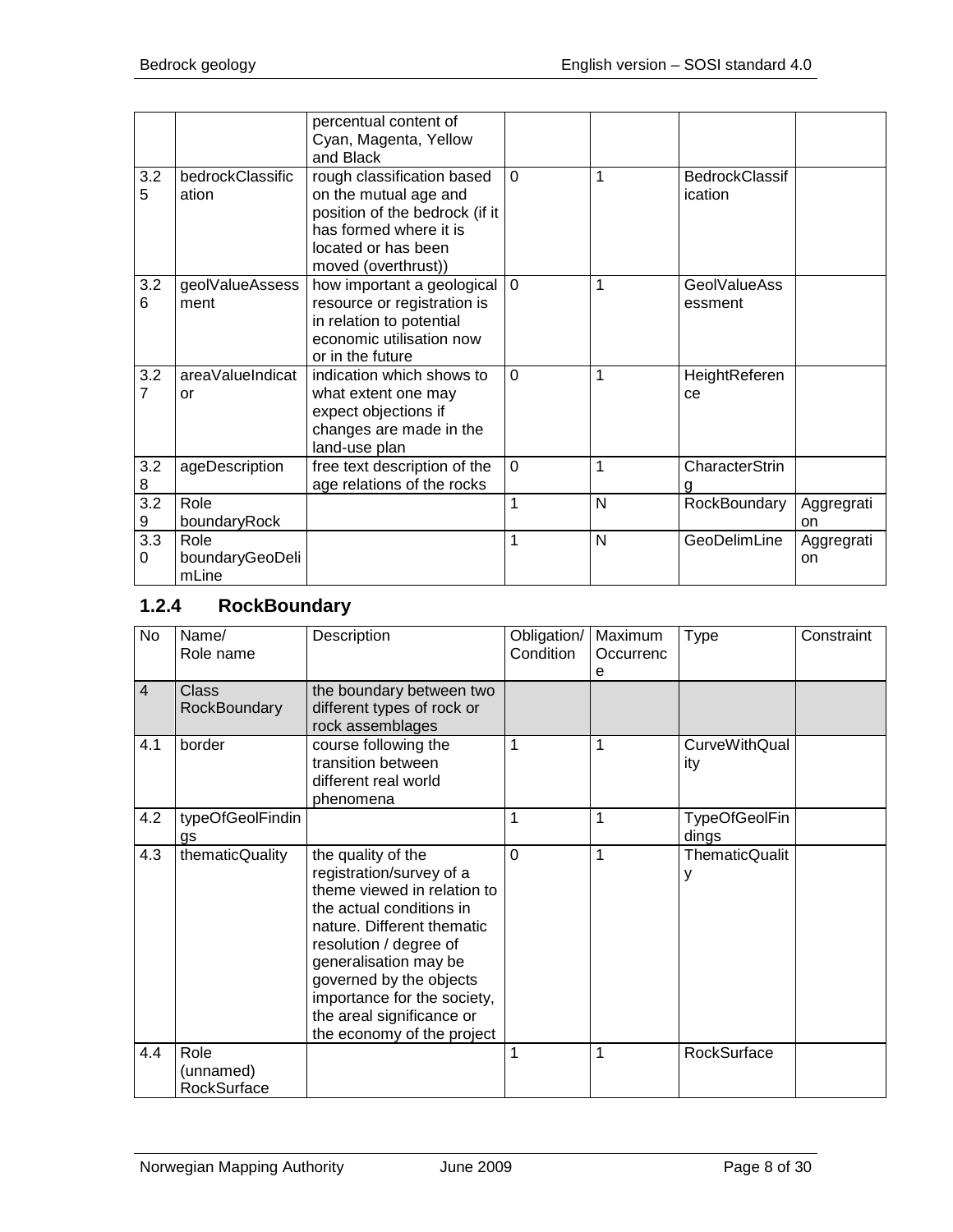# <span id="page-8-0"></span>**1.2.5 BedrockDescription**

| <b>No</b> | Name/<br>Role name                            | Description                                                                                                 | Obligation/<br>Condition | Maximum<br><b>Occurrenc</b> | <b>Type</b>    | Constraint |
|-----------|-----------------------------------------------|-------------------------------------------------------------------------------------------------------------|--------------------------|-----------------------------|----------------|------------|
|           |                                               |                                                                                                             |                          | e                           |                |            |
|           | <b>Class</b><br>BedrockDescripti<br><b>on</b> | observation point in the<br>field where a free text<br>description of the bedrock<br>geology has been given |                          |                             |                |            |
| 5.1       | position                                      | location where the object<br>exists                                                                         |                          |                             | PointWithQuali |            |

#### <span id="page-8-1"></span>**1.2.6 BedrockProfile**

| <b>No</b> | Name/                 | Description                | Obligation/   Maximum |           | Type                 | Constraint |
|-----------|-----------------------|----------------------------|-----------------------|-----------|----------------------|------------|
|           | Role name             |                            | Condition             | Occurrenc |                      |            |
|           |                       |                            |                       | е         |                      |            |
| 6         | <b>Class</b>          | line on bedrock map        |                       |           |                      |            |
|           | <b>BedrockProfile</b> | where a cross-section of   |                       |           |                      |            |
|           |                       | the bedrock is shown       |                       |           |                      |            |
| 6.1       | centerline            | course followed by the     |                       |           | <b>CurveWithQual</b> |            |
|           |                       | central part of the object |                       |           | ıt۷                  |            |

## <span id="page-8-2"></span>**1.2.7 BedrockSamplePoint**

| No.            | Name/<br>Role name                     | Description                                                                                                                                                                             | Obligation/<br>Condition | Maximum<br>Occurrenc<br>е | <b>Type</b>          | Constraint |
|----------------|----------------------------------------|-----------------------------------------------------------------------------------------------------------------------------------------------------------------------------------------|--------------------------|---------------------------|----------------------|------------|
| $\overline{7}$ | <b>Class</b><br>BedrockSampleP<br>oint | observation point in the<br>field where one or more<br>samples of the bedrock<br>have been taken                                                                                        |                          |                           |                      |            |
| 7.1            | position                               | location where the object<br>exists                                                                                                                                                     | 1                        | 1                         | PointWithQuali<br>tv |            |
| 7.2            | geolLocationNum<br>ber                 | unique number series for<br>specification of geological<br>locality                                                                                                                     | 1                        | 1                         | Real                 |            |
| 7.3            | geologistFieldNu<br>mber               | the geologist's own<br>number series used to<br>identify and locate where<br>geological observations,<br>measurements or<br>sampling has been carried<br>out. Not necessarily<br>unique | $\Omega$                 | 1                         | CharacterStrin<br>g  |            |

# <span id="page-8-3"></span>**1.2.8 BedrockSymbol**

| No | Name/<br>Role name     | Description                                                                                                                       | Obligation/   Maximum<br>Condition | Occurrenc<br>е | Type | Constraint |
|----|------------------------|-----------------------------------------------------------------------------------------------------------------------------------|------------------------------------|----------------|------|------------|
| 8  | Class<br>BedrockSymbol | point on a map which<br>shows the location of<br>various types of<br>observations in the<br>bedrock through the use of<br>symbols |                                    |                |      |            |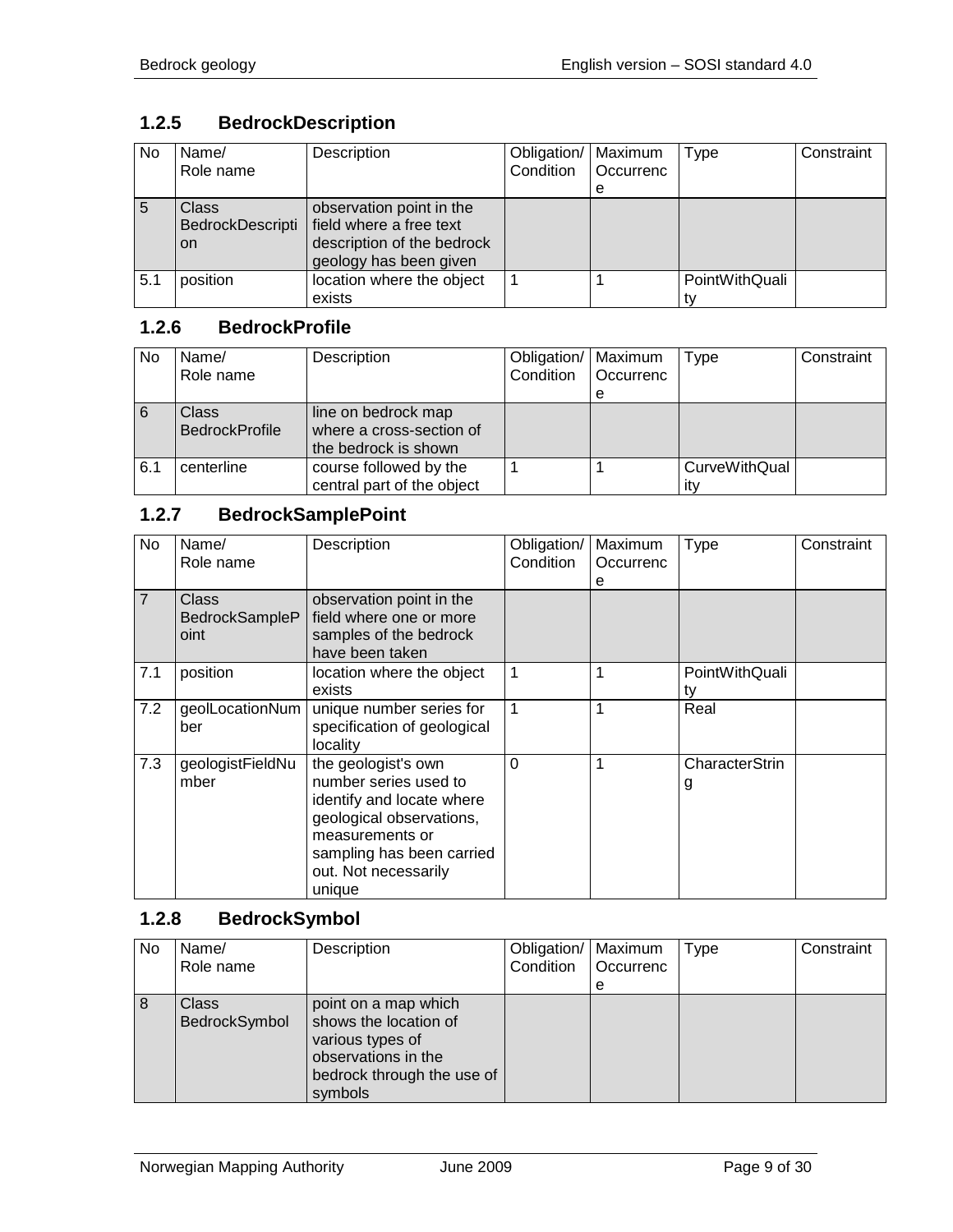| 8.1 | position                 | location where the object<br>exists                                                                                                                                                                                                                                                                             | $\mathbf{1}$   | 1 | PointWithQuali<br>ty |
|-----|--------------------------|-----------------------------------------------------------------------------------------------------------------------------------------------------------------------------------------------------------------------------------------------------------------------------------------------------------------|----------------|---|----------------------|
| 8.2 | geolLocationNum<br>ber   | unique number series for<br>specification of geological<br>locality                                                                                                                                                                                                                                             | $\mathbf{1}$   | 1 | Real                 |
| 8.3 | thematicQuality          | the quality of the<br>registration/survey of a<br>theme viewed in relation to<br>the actual conditions in<br>nature. Different thematic<br>resolution / degree of<br>generalisation may be<br>governed by the objects<br>importance for the society,<br>the areal significance or<br>the economy of the project | $\Omega$       | 1 | ThematicQualit<br>у  |
| 8.4 | geologistFieldNu<br>mber | the geologist's own<br>number series used to<br>identify and localise where<br>geological observations,<br>measurements or<br>sampling has been carried<br>out. Not necessarily<br>unique                                                                                                                       | $\Omega$       | 1 | CharacterStrin<br>g  |
| 8.5 | rockSymbol               | symbols used on bedrock<br>maps                                                                                                                                                                                                                                                                                 | $\overline{0}$ | 1 | RockSymbol           |

# <span id="page-9-0"></span>**1.2.9 Outcrop**

| No. | Name/<br>Role name               | Description                                                                                     | Obligation/<br>Condition | Maximum<br>Occurrenc<br>е | <b>Type</b>            | Constraint       |
|-----|----------------------------------|-------------------------------------------------------------------------------------------------|--------------------------|---------------------------|------------------------|------------------|
| 9   | Class<br>Outcrop                 | visible rock surface<br>(unspecified) inan<br>otherwise soil-covered<br>area or on the seafloor |                          |                           |                        |                  |
| 9.1 | extent                           | area over which an object<br>extends                                                            |                          |                           | SurfaceWithQu<br>ality |                  |
| 9.2 | Role<br>boundaryGeoDeli<br>mLine |                                                                                                 |                          | N                         | GeoDelimLine           | Aggregrati<br>on |

# <span id="page-9-1"></span>**1.2.10 Foliation**

| No  | Name/            | Description                | Obligation/ | Maximum   | Type                 | Constraint |
|-----|------------------|----------------------------|-------------|-----------|----------------------|------------|
|     | Role name        |                            | Condition   | Occurrenc |                      |            |
|     |                  |                            |             | e         |                      |            |
| 10  | <b>Class</b>     | planar structure in        |             |           |                      |            |
|     | Foliation        | bedrocks formed as a       |             |           |                      |            |
|     |                  | result of deformation      |             |           |                      |            |
| 10. | centerline       | course followed by the     |             |           | <b>CurveWithQual</b> |            |
|     |                  | central part of the object |             |           | itv                  |            |
| 10. | typeOfGeolFindin |                            |             |           | <b>TypeOfGeolFin</b> |            |
|     | gs               |                            |             |           | dings                |            |
| 10. | thematicQuality  | the quality of the         | 0           |           | ThematicQualit       |            |
|     |                  | registration/survey of a   |             |           |                      |            |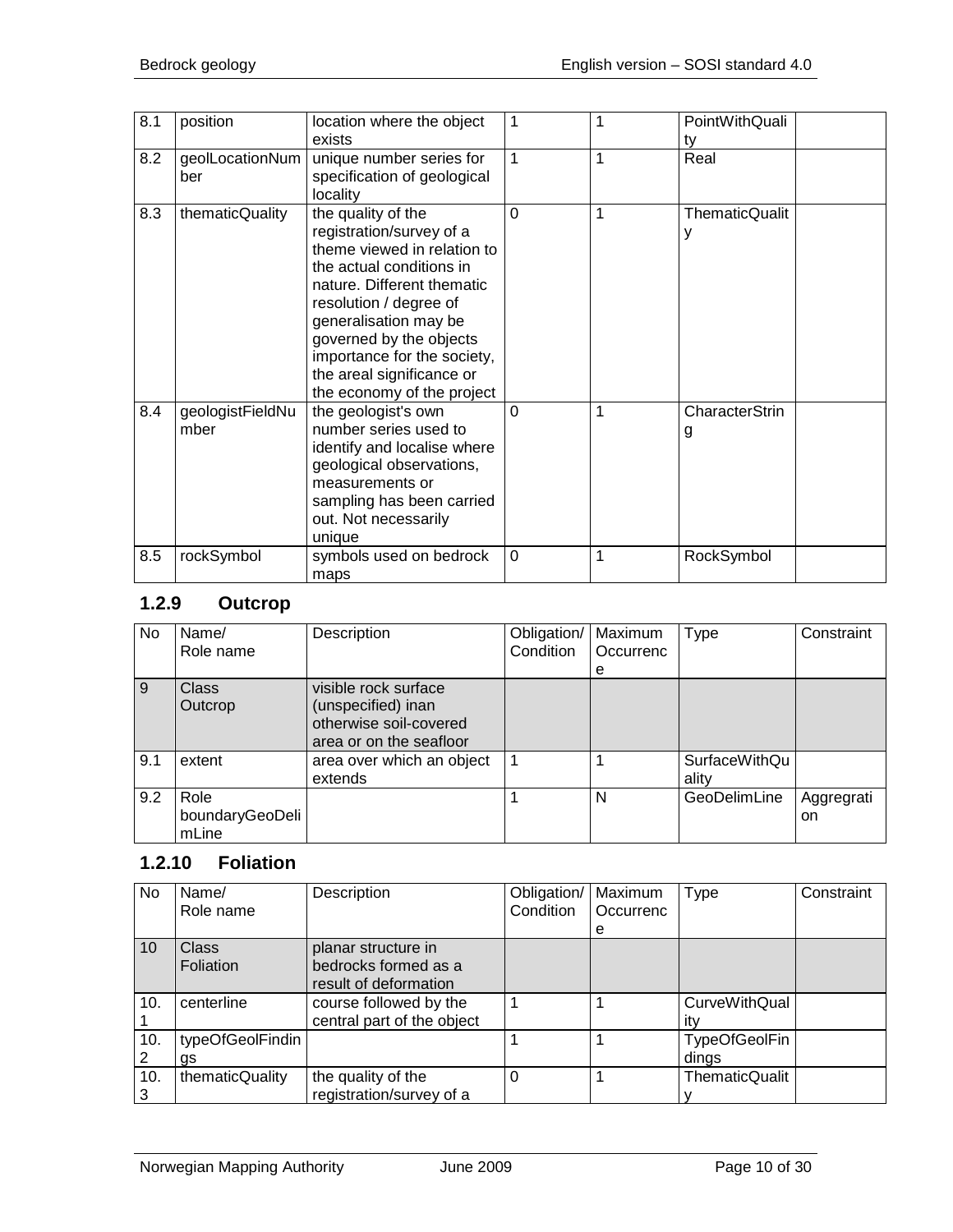|  | theme viewed in relation to<br>the actual conditions in<br>nature. Different thematic<br>resolution / degree of<br>generalisation may be<br>governed by the societal<br>importance of the theme, |  |  |
|--|--------------------------------------------------------------------------------------------------------------------------------------------------------------------------------------------------|--|--|
|  | the importance of the area                                                                                                                                                                       |  |  |
|  | to the region?? or the<br>project economy.                                                                                                                                                       |  |  |

# <span id="page-10-0"></span>**1.2.11 Fault**

| No                    | Name/<br>Role name                  | Description                                                                                                                                                                                                                                                                                                     | Obligation/<br>Condition | Maximum<br>Occurrenc<br>е | Type                          | Constraint |
|-----------------------|-------------------------------------|-----------------------------------------------------------------------------------------------------------------------------------------------------------------------------------------------------------------------------------------------------------------------------------------------------------------|--------------------------|---------------------------|-------------------------------|------------|
| 11                    | Class<br>Fault                      | racture surface or fracture<br>zone in the bedrock where<br>a relative movement has<br>occured between the<br>blocks on either side                                                                                                                                                                             |                          |                           |                               |            |
| 11.<br>1              | centerline                          | course followed by the<br>central part of the object                                                                                                                                                                                                                                                            | 1                        | 1                         | CurveWithQual<br>itv          |            |
| 11.<br>$\overline{2}$ | typeOfGeolFindin<br>as              |                                                                                                                                                                                                                                                                                                                 | $\mathbf{1}$             | 1                         | <b>TypeOfGeolFin</b><br>dings |            |
| 11.<br>3              | thematicQuality                     | the quality of the<br>registration/survey of a<br>theme viewed in relation to<br>the actual conditions in<br>nature. Different thematic<br>resolution / degree of<br>generalisation may be<br>governed by the objects<br>importance for the society,<br>the areal significance or<br>the economy of the project | $\Omega$                 | 1                         | <b>ThematicQualit</b><br>у    |            |
| 11.<br>4              | displacementLimi<br>tClassification | classification to distinguish<br>between different thrusts                                                                                                                                                                                                                                                      | $\overline{0}$           | 1                         | Integer                       |            |
| 11.<br>5              | lineamentType                       | collective name for<br>lineation in the bedrock<br>thrusts, (faults and fracture<br>zones)                                                                                                                                                                                                                      | $\Omega$                 | $\overline{1}$            | LineamentTyp<br>е             |            |

# <span id="page-10-1"></span>**1.2.12 Dyke**

| No. | Name/<br>Role name          | Description                                                                                           | Obligation/<br>Condition | Maximum<br>Occurrenc<br>е | Type                          | Constraint |
|-----|-----------------------------|-------------------------------------------------------------------------------------------------------|--------------------------|---------------------------|-------------------------------|------------|
| 12  | <b>Class</b><br><b>Dyke</b> | description of a type of<br>rock, ore or mineral mass<br>filling a fissure or cleft in<br>the bedrock |                          |                           |                               |            |
| 12. | centerline                  | course followed by the<br>central part of the object                                                  |                          |                           | <b>CurveWithQual</b><br>ıtv   |            |
| 12. | typeOfGeolFindin<br>gs      |                                                                                                       |                          |                           | <b>TypeOfGeolFin</b><br>dings |            |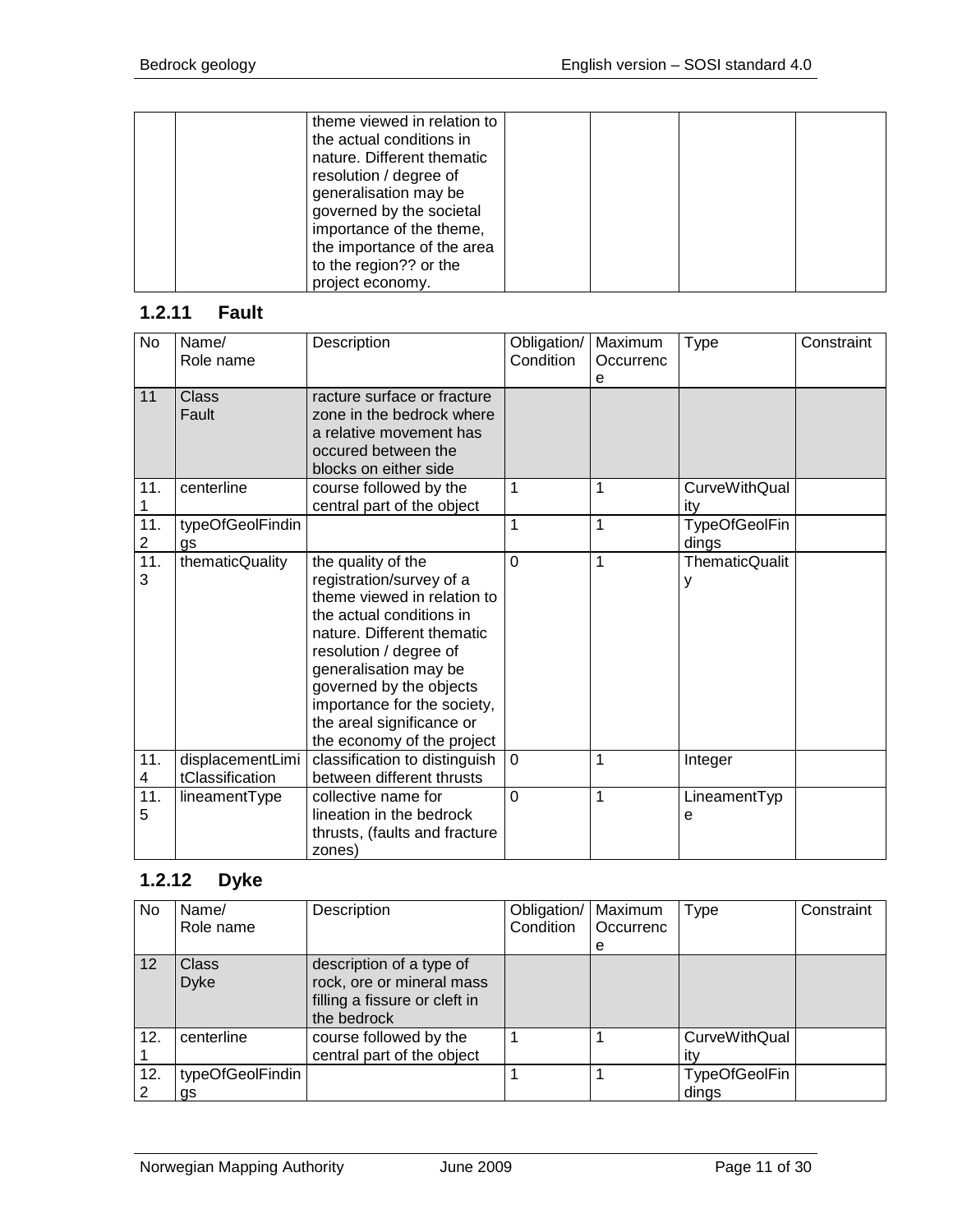| 12. | thematicQuality | the quality of the          |  | <b>ThematicQualit</b> |  |
|-----|-----------------|-----------------------------|--|-----------------------|--|
| 3   |                 | registration/survey of a    |  |                       |  |
|     |                 | theme viewed in relation to |  |                       |  |
|     |                 | the actual conditions in    |  |                       |  |
|     |                 | nature. Different thematic  |  |                       |  |
|     |                 | resolution / degree of      |  |                       |  |
|     |                 | generalisation may be       |  |                       |  |
|     |                 | governed by the objects     |  |                       |  |
|     |                 | importance for the society, |  |                       |  |
|     |                 | the areal significance or   |  |                       |  |
|     |                 | the economy of the project  |  |                       |  |

# <span id="page-11-0"></span>**1.2.13 LineamentLocation**

| No       | Name/<br>Role name             | Description                                                                                                                                                                                                                                                                                                     | Obligation/<br>Condition | Maximum<br>Occurrenc<br>e | Type                          | Constraint |
|----------|--------------------------------|-----------------------------------------------------------------------------------------------------------------------------------------------------------------------------------------------------------------------------------------------------------------------------------------------------------------|--------------------------|---------------------------|-------------------------------|------------|
| 13       | Class<br>LineamentLocati<br>on | observation point on a<br>linear structure where a<br>detailed<br>description/measurement<br>has been carried out                                                                                                                                                                                               |                          |                           |                               |            |
| 13.<br>1 | position                       | location where the object<br>exists                                                                                                                                                                                                                                                                             | 1                        | 1                         | PointWithQuali<br>ty          |            |
| 13.<br>2 | typeOfGeolFindin<br>gs         |                                                                                                                                                                                                                                                                                                                 | $\mathbf{1}$             | $\mathbf{1}$              | <b>TypeOfGeolFin</b><br>dings |            |
| 13.<br>3 | thematicQuality                | the quality of the<br>registration/survey of a<br>theme viewed in relation to<br>the actual conditions in<br>nature. Different thematic<br>resolution / degree of<br>generalisation may be<br>governed by the objects<br>importance for the society,<br>the areal significance or<br>the economy of the project | $\overline{0}$           | 1                         | <b>ThematicQualit</b><br>У    |            |
| 13.<br>4 | geolLocationNum<br>ber         | unique number series for<br>specification of a<br>geological locality                                                                                                                                                                                                                                           | $\overline{0}$           | 1                         | Real                          |            |
| 13.<br>5 | geologistFieldNu<br>mber       | the geologist's own<br>number series used to<br>identify and locate where<br>geological observations,<br>measurements or<br>sampling has been carried<br>out. Not necessarily<br>unique                                                                                                                         | $\overline{0}$           | 1                         | CharacterStrin<br>g           |            |

# <span id="page-11-1"></span>**1.2.14 MetamorphicBoundary**

| No. | Name/<br>Role name               | Description                                                              | Obligation/   Maximum<br>Condition   Occurrenc | Type | Constraint |
|-----|----------------------------------|--------------------------------------------------------------------------|------------------------------------------------|------|------------|
| 14  | Class<br>MetamorphicBou<br>ndarv | delimitation of different<br>metamorphic grades<br>(facies) which is not |                                                |      |            |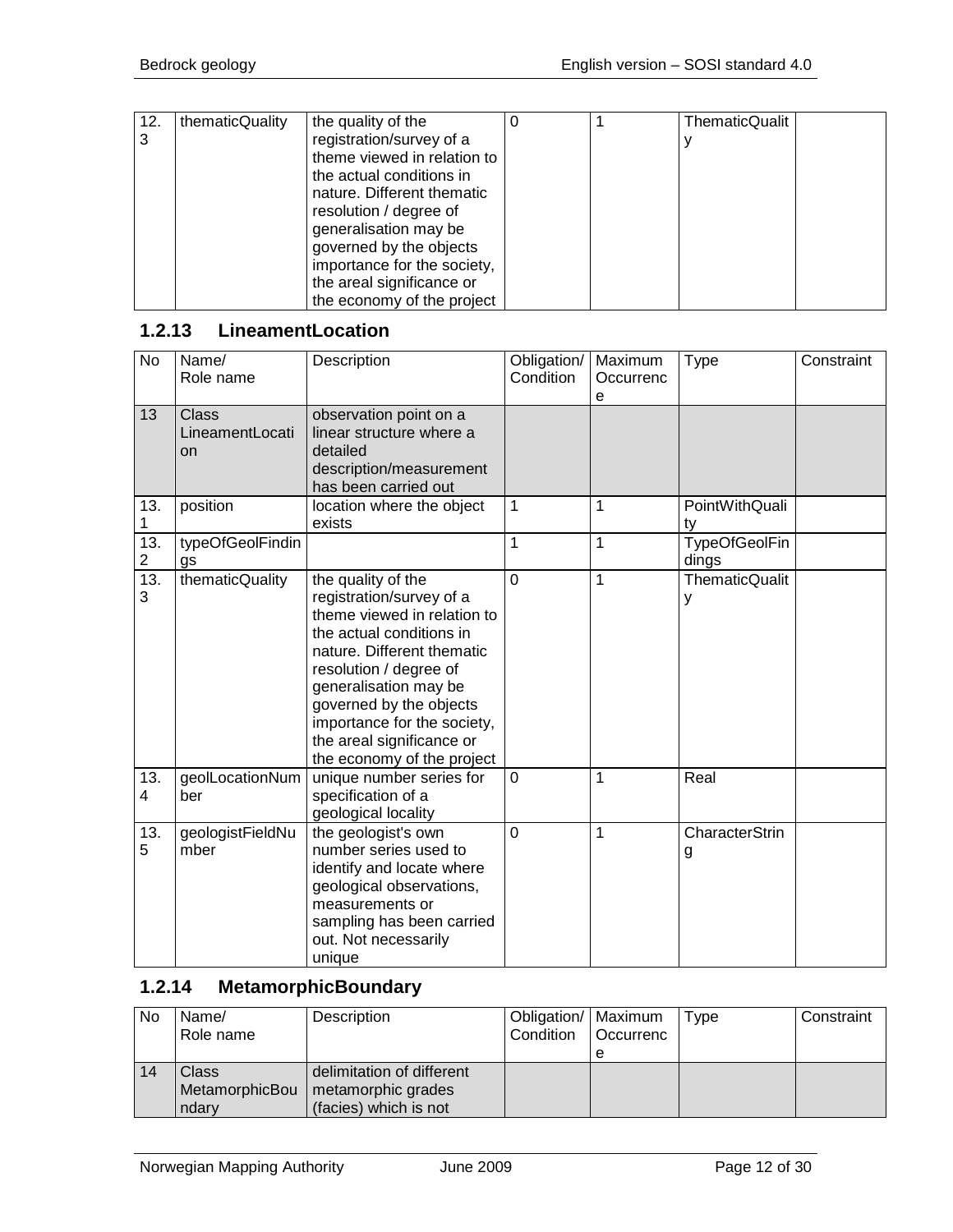|     |                 | defined by rock<br>boundaries |  |                      |  |
|-----|-----------------|-------------------------------|--|----------------------|--|
| 14. | centerline      | course followed by the        |  | <b>CurveWithQual</b> |  |
|     |                 | central part of the object    |  | ıt۷                  |  |
| 14. | metamorphicLine | isolines drawn through        |  | MetamorphicLi        |  |
|     | Гуре            | observations where the        |  | neType               |  |
|     |                 | rock has the same             |  |                      |  |
|     |                 | metamorphic grade             |  |                      |  |

#### <span id="page-12-0"></span>**1.2.15 Crack**

| No       | Name/<br>Role name     | Description                                                                                                                                                                                                                                                                                   | Obligation/<br>Condition | Maximum<br>Occurrenc<br>е | <b>Type</b>                   | Constraint |
|----------|------------------------|-----------------------------------------------------------------------------------------------------------------------------------------------------------------------------------------------------------------------------------------------------------------------------------------------|--------------------------|---------------------------|-------------------------------|------------|
| 15       | <b>Class</b><br>Crack  | fracture surface, fracture<br>zone or other mechanical<br>discontinuity in the<br>bedrock                                                                                                                                                                                                     |                          |                           |                               |            |
| 15.<br>1 | centerline             | course followed by the<br>central part of the object                                                                                                                                                                                                                                          | $\mathbf{1}$             | 1                         | <b>CurveWithQual</b><br>ity   |            |
| 15.<br>2 | typeOfGeolFindin<br>gs | hvor sikkert et geologisk<br>objekt er påvist i terrenget,<br>eller hvilken metode som<br>ligger til grunn for å<br>påvisningen/registreringen                                                                                                                                                | $\mathbf{1}$             | 1                         | <b>TypeOfGeolFin</b><br>dings |            |
| 15.<br>3 | thematicQuality        | the quality of the<br>registration/survey of a<br>theme viewed in relation to<br>the actual conditions in<br>nature. Different thematic<br>resolution / degree of<br>generalisation may be<br>governed by the societal<br>importance of the theme,<br>the importance of the area<br>to the re | $\mathbf 0$              | 1                         | <b>ThematicQualit</b><br>у    |            |
| 15.<br>4 | lineamentType          | collective name for<br>lineation in the bedrock<br>thrusts, faults and fracture<br>zones)                                                                                                                                                                                                     | $\overline{0}$           | 1                         | LineamentTyp<br>e             |            |

# <span id="page-12-1"></span>**1.2.16 OtherBedrockDelim**

| No  | Name/                                 | Description                                              | Obligation/ | Maximum   | Type                        | Constraint |
|-----|---------------------------------------|----------------------------------------------------------|-------------|-----------|-----------------------------|------------|
|     | Role name                             |                                                          | Condition   | Occurrenc |                             |            |
|     |                                       |                                                          |             | е         |                             |            |
| 16  | <b>Class</b><br>OtherBedrockDel<br>im | subdivision between larger<br>geological units/provinces |             |           |                             |            |
| 16. | centerline                            | course followed by the<br>central part of the object     |             |           | <b>CurveWithQual</b><br>itv |            |
| 16. | typeOfGeolFindin                      |                                                          |             |           | <b>TypeOfGeolFin</b>        |            |
| 2   | gs                                    |                                                          |             |           | dings                       |            |
| 16. | bedrockBoundar                        |                                                          | $\Omega$    |           | <b>BedrockBound</b>         |            |
| 3   | yType                                 |                                                          |             |           | aryType                     |            |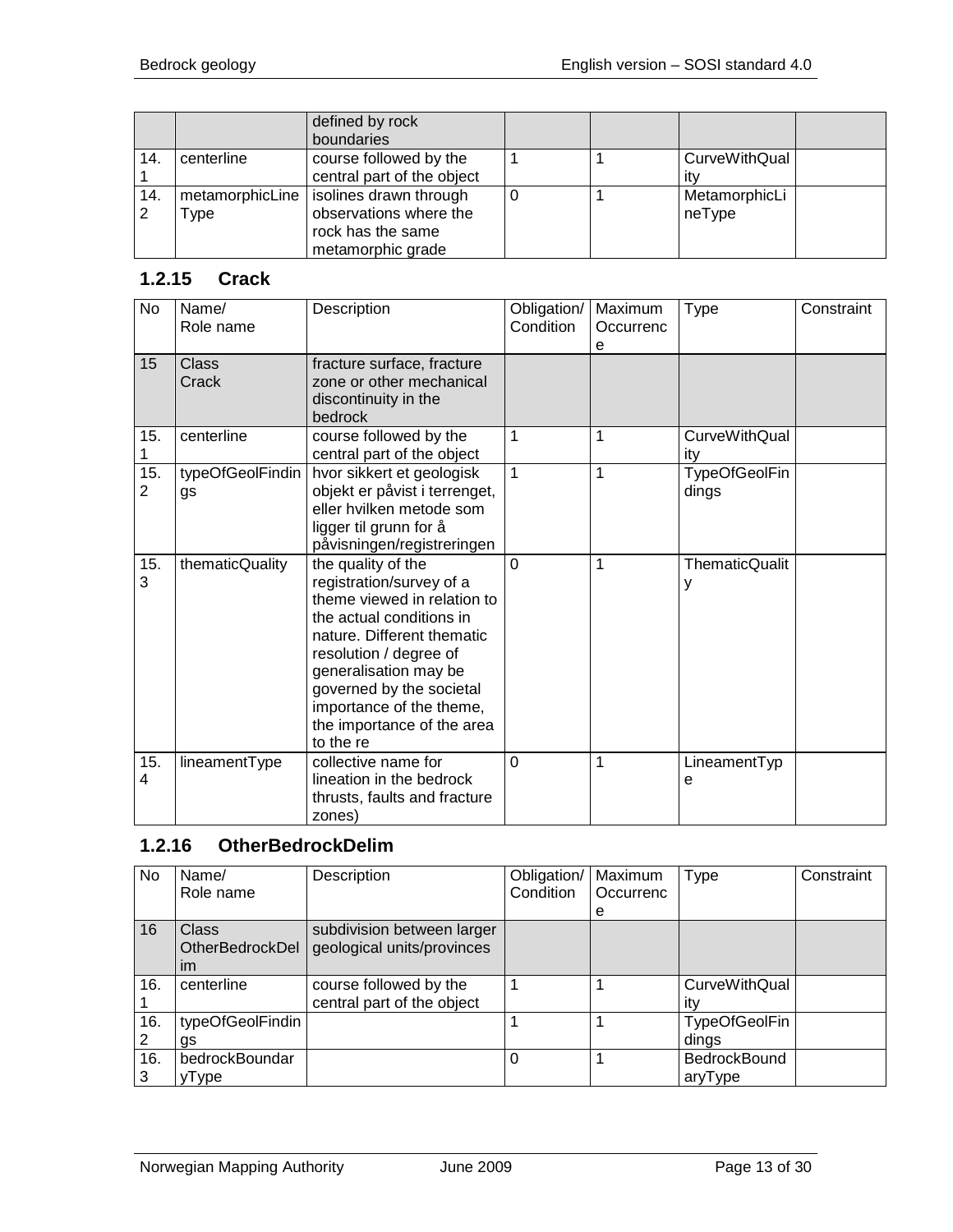# <span id="page-13-0"></span>**1.2.17 PlanarStructurePoint**

| <b>No</b>                      | Name/<br>Role name                       | Description                                                                                                                                                                                                                                                                                                                    | Obligation/<br>Condition | Maximum<br>Occurrenc<br>е | <b>Type</b>                   | Constraint |
|--------------------------------|------------------------------------------|--------------------------------------------------------------------------------------------------------------------------------------------------------------------------------------------------------------------------------------------------------------------------------------------------------------------------------|--------------------------|---------------------------|-------------------------------|------------|
| 17                             | <b>Class</b><br>PlanarStructureP<br>oint | observation/measurement<br>of a planar structure in the<br>bedrock                                                                                                                                                                                                                                                             |                          |                           |                               |            |
| 17.<br>1                       | position                                 | location where the object<br>exists                                                                                                                                                                                                                                                                                            | 1                        | 1                         | PointWithQuali<br>ty          |            |
| 17.<br>$\overline{\mathbf{c}}$ | typeOfGeolFindin<br>gs                   |                                                                                                                                                                                                                                                                                                                                | 1                        | 1                         | <b>TypeOfGeolFin</b><br>dings |            |
| $\overline{17}$ .<br>3         | geolLocationNum<br>ber                   | unique number series for<br>specification of geological<br>locality                                                                                                                                                                                                                                                            | 1                        | 1                         | Real                          |            |
| 17.<br>4                       | structurePointTy<br>pe                   | measurement of the linear<br>and planar structures at an<br>observation point                                                                                                                                                                                                                                                  | 1                        | 1                         | <b>StructurePoint</b><br>Type |            |
| 17.<br>5                       | thematicQuality                          | the quality of the<br>registration/survey of a<br>theme viewed in relation to<br>the actual conditions in<br>nature. Different thematic<br>resolution / degree of<br>generalisation may be<br>governed by the societal<br>importance of the theme,<br>the importance of the area<br>to the region?? or the<br>project economy. | $\overline{0}$           | 1                         | <b>ThematicQualit</b><br>У    |            |
| 17.<br>6                       | geologistFieldNu<br>mber                 | the geologist's own field<br>number for locations and<br>samples                                                                                                                                                                                                                                                               | 0                        | 1                         | CharacterStrin<br>g           |            |
| 17.<br>$\overline{7}$          | geolHorizontalVa<br>lue                  | value of measurement in<br>the horizontal plane                                                                                                                                                                                                                                                                                | 0                        | 1                         | Integer                       |            |
| 17.<br>8                       | geolVerticalValue                        | value of the measurement<br>in the vertical plane                                                                                                                                                                                                                                                                              | $\mathbf 0$              | 1                         | Integer                       |            |
| 17.<br>9                       | structureInverted<br>Order               | used about a) a fold where<br>both flanks (sides) of the<br>fold dip the same way, or<br>b) a bedding plane which<br>is inverted in relation to its<br>original position                                                                                                                                                       | $\mathbf 0$              | 1                         | Boolean                       |            |
| 17.<br>10                      | deformationPhas<br>е                     | clearly separate events<br>(incidents) involving<br>deformation of the bedrock<br>Note: The different phases<br>are distinguished with 0 as<br>original, 1 for the first<br>deformation phase, etc                                                                                                                             | 0                        | 1                         | Integer                       |            |

# <span id="page-13-1"></span>**1.2.18 LinearStructurePoint**

| No | Name/<br>Role name | Description | Obligation/   Maximum<br>Condition | l Occurrenc | ype | Constraint |
|----|--------------------|-------------|------------------------------------|-------------|-----|------------|
|    |                    |             |                                    | e           |     |            |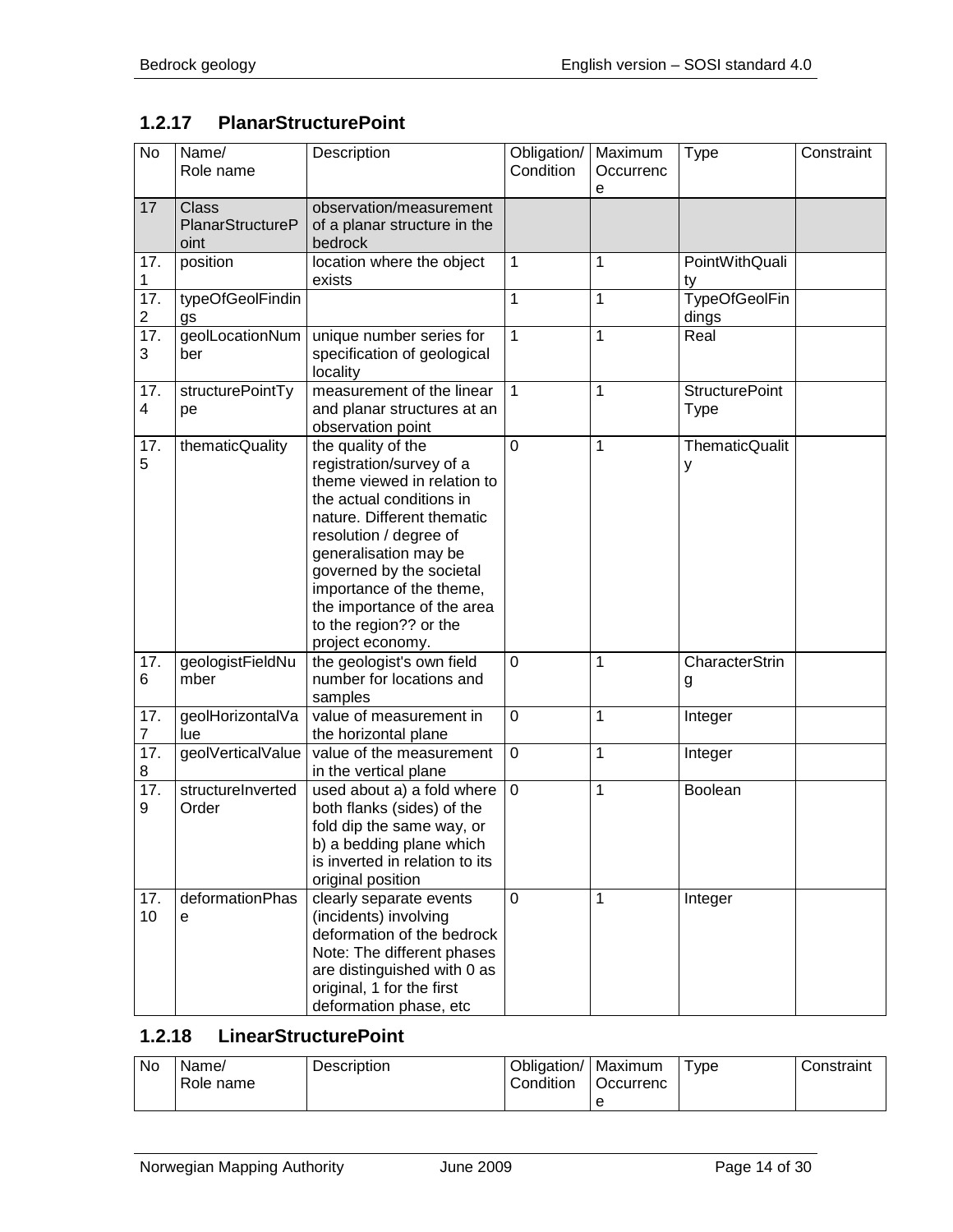| $\overline{18}$       | <b>Class</b><br>LinearStructureP<br>oint | observasjon/måling av en<br>lineær struktur i<br>berggrunnen<br>Eksempel: Foldeakse                                                                                                                                                                                                                             |                |              |                               |  |
|-----------------------|------------------------------------------|-----------------------------------------------------------------------------------------------------------------------------------------------------------------------------------------------------------------------------------------------------------------------------------------------------------------|----------------|--------------|-------------------------------|--|
| 18.<br>1              | position                                 | observation/measurement<br>of a linear structure in the<br>bedrock                                                                                                                                                                                                                                              | $\overline{1}$ | 1            | PointWithQuali<br>ty          |  |
| 18.<br>$\overline{c}$ | typeOfGeolFindin<br>gs                   |                                                                                                                                                                                                                                                                                                                 | 1              | 1            | <b>TypeOfGeolFin</b><br>dings |  |
| 18.<br>3              | thematicQuality                          | the quality of the<br>registration/survey of a<br>theme viewed in relation to<br>the actual conditions in<br>nature. Different thematic<br>resolution / degree of<br>generalisation may be<br>governed by the objects<br>importance for the society,<br>the areal significance or<br>the economy of the project | $\overline{0}$ | 1            | <b>ThematicQualit</b><br>у    |  |
| 18.<br>4              | geolLocationNum<br>ber                   | unique number series for<br>specification of geological<br>locality                                                                                                                                                                                                                                             | $\mathbf 0$    | 1            | Real                          |  |
| 18.<br>5              | geologistFieldNu<br>mber                 | the geologist's own field<br>number for localities and<br>samples                                                                                                                                                                                                                                               | $\overline{0}$ | 1            | CharacterStrin<br>g           |  |
| 18.<br>6              | structurePointTy<br>pe                   | measurement of the line<br>and plan structures at an<br>observation locality                                                                                                                                                                                                                                    | $\overline{0}$ | 1            | <b>StructurePoint</b><br>Type |  |
| 18.<br>$\overline{7}$ | geolHorizontalVa<br>lue                  | value of measurement in<br>the horizontal plane                                                                                                                                                                                                                                                                 | $\mathbf 0$    | 1            | Integer                       |  |
| 18.<br>8              | geolVerticalValue                        | value of the measurement<br>in the vertical plane                                                                                                                                                                                                                                                               | $\overline{0}$ | $\mathbf{1}$ | Integer                       |  |
| 18.<br>9              | deformationPhas<br>e                     | clearly separate events<br>(incidents) involving<br>deformation of the bedrock<br>Note: The different phases<br>are distinguished with 0 as<br>original, 1 for the first<br>deformation phase, etc.                                                                                                             | $\overline{0}$ | 1            | Integer                       |  |

# <span id="page-14-0"></span>**1.2.18.1 Association <<Topo>> RockSurface-RockBoundary**

| <b>No</b> | Name/<br>Role name                          | Description | Obligation/<br>Condition | Maximum<br>Occurrenc<br>е | Type         | Constraint      |
|-----------|---------------------------------------------|-------------|--------------------------|---------------------------|--------------|-----------------|
| 19        | Association<br>RockSurface-<br>RockBoundary |             |                          |                           |              |                 |
| 19.       | Role<br>boundaryRock                        |             |                          | N                         | RockBoundary | Aggregatio<br>n |
| 19.<br>2  | Role<br>(unnamed)<br>RockSurface            |             |                          |                           | RockSurface  |                 |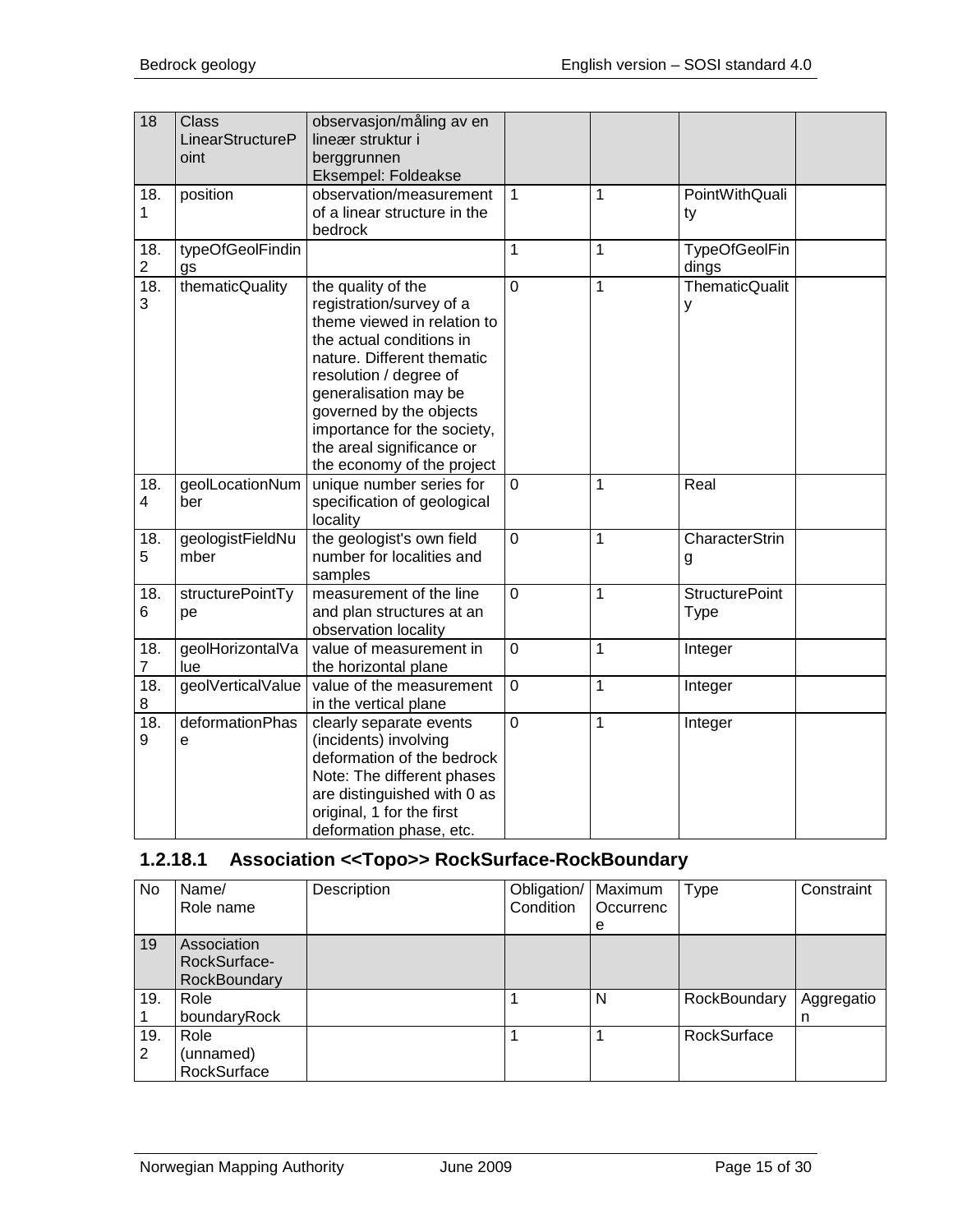# <span id="page-15-0"></span>**1.2.18.2 Association <<Topo>> RockSurface-GeoDelimLine**

| No       | Name/<br>Role name                                 | Description | Obligation/<br>Condition | Maximum<br>Occurrenc<br>e | <b>Type</b>  | Constraint      |
|----------|----------------------------------------------------|-------------|--------------------------|---------------------------|--------------|-----------------|
| 20       | Association<br>RockSurface-<br><b>GeoDelimLine</b> |             |                          |                           |              |                 |
| 20.      | Role<br>boundaryGeoDeli<br>mLine                   |             |                          | N                         | GeoDelimLine | Aggregatio<br>n |
| 20.<br>2 | Role<br>(unnamed)<br>RockSurface                   |             | $\Omega$                 |                           | RockSurface  |                 |

# <span id="page-15-1"></span>**1.2.18.3 Association <<Topo>> Outcrop-GeoDelimLine**

| No.      | Name/<br>Role name                      | Description | Obligation/<br>Condition | Maximum<br>Occurrenc<br>е | <b>Type</b>  | Constraint      |
|----------|-----------------------------------------|-------------|--------------------------|---------------------------|--------------|-----------------|
| 21       | Association<br>Outcrop-<br>GeoDelimLine |             |                          |                           |              |                 |
| 21.      | Role<br>boundaryGeoDeli<br>mLine        |             |                          | N                         | GeoDelimLine | Aggregatio<br>n |
| 21.<br>2 | Role<br>(unnamed)<br>Outcrop            |             | 0                        |                           | Outcrop      |                 |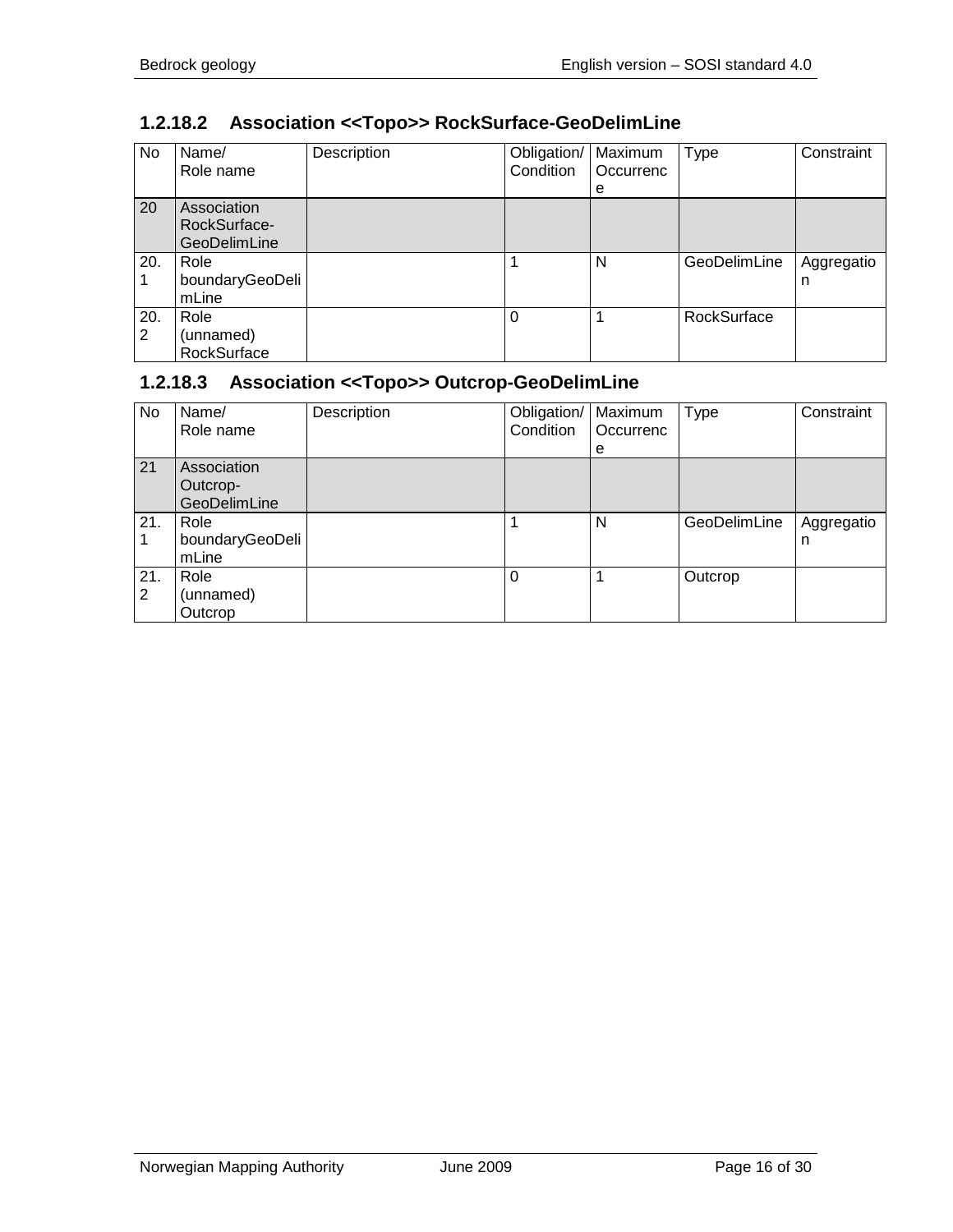#### **1.2.19 Codelists**

#### **1.2.19.1 <<CodeList>> OtherRockTypeLineType**

<span id="page-16-0"></span>

| Nr   | Code name                              | Definition/Description                                                                    | Code           |
|------|----------------------------------------|-------------------------------------------------------------------------------------------|----------------|
|      | CodeList                               | marking lines which appear on bedrock maps and which have not been individually defined   |                |
|      | OtherRockTypeLineType                  |                                                                                           |                |
| 1.1  | Unspecified                            |                                                                                           | 0              |
| 1.2  | Depositional contact                   |                                                                                           |                |
| 1.3  | Depositional contact between lava      |                                                                                           | $\overline{2}$ |
|      | streams                                |                                                                                           |                |
| 1.4  | Intrusive contact                      |                                                                                           | 3              |
| 1.5  | Unconformity (angular unconformity)    |                                                                                           | 4              |
| 1.6  | Reversed magnetic pole                 | Line that indicate reversing of the magnetic poles                                        | 5              |
| 1.7  | Sedimentary                            |                                                                                           | 6              |
| 1.8  | Intersecting line                      | FF-The intersection of the foliation with the surface or plane of a cross-section         | 10             |
| 1.9  | Axial trace of synform, unspecified    |                                                                                           | 20             |
| 1.10 | Axial trace for antiform               |                                                                                           | 40             |
| 1.11 | Axial trace of an anticline            |                                                                                           | 60             |
| 1.12 | Axial plane of an anticline, recumbent |                                                                                           | 61             |
| 1.13 | Axial trace of a syncline              |                                                                                           | 70             |
| 1.14 | Axial trace of a syncline, recumbent   |                                                                                           | 71             |
| 1.15 | Coal seam                              |                                                                                           | 80             |
| 1.16 | Constructed auxiliary line             | FF-Constructed lines connecting geological boundaries in the air, sea or outside a cross- | 90             |
|      |                                        | section                                                                                   |                |
| 1.17 | Buffer zone boundary                   |                                                                                           | 91             |

## <span id="page-16-1"></span>**1.2.19.2 <<CodeList>> ChemicalCompositionOfRock**

<span id="page-16-2"></span>

| Nr               | Code name                        | Definition/Description                                                                      | Code |
|------------------|----------------------------------|---------------------------------------------------------------------------------------------|------|
| $\vert$ 2        | CodeList                         | rough classification of rock types based on their chemical composition, mainly connected to |      |
|                  | <b>ChemicalCompositionOfRock</b> | the content of Si02 in the rock                                                             |      |
| $\overline{2.1}$ | Acidic                           | FF-Magmatic rock containing more than 63% SiO2                                              |      |
| 2.2              | Intermediate                     | FF-Magmatic rock containing 52-63% SiO2.                                                    |      |
| 12.3             | Basic                            | FF-Magmatic rock containing 45-52% SiO2                                                     |      |
| 12.4             | Ultrabasic                       | FF-Magmatic rock containing < 45% SiO2                                                      |      |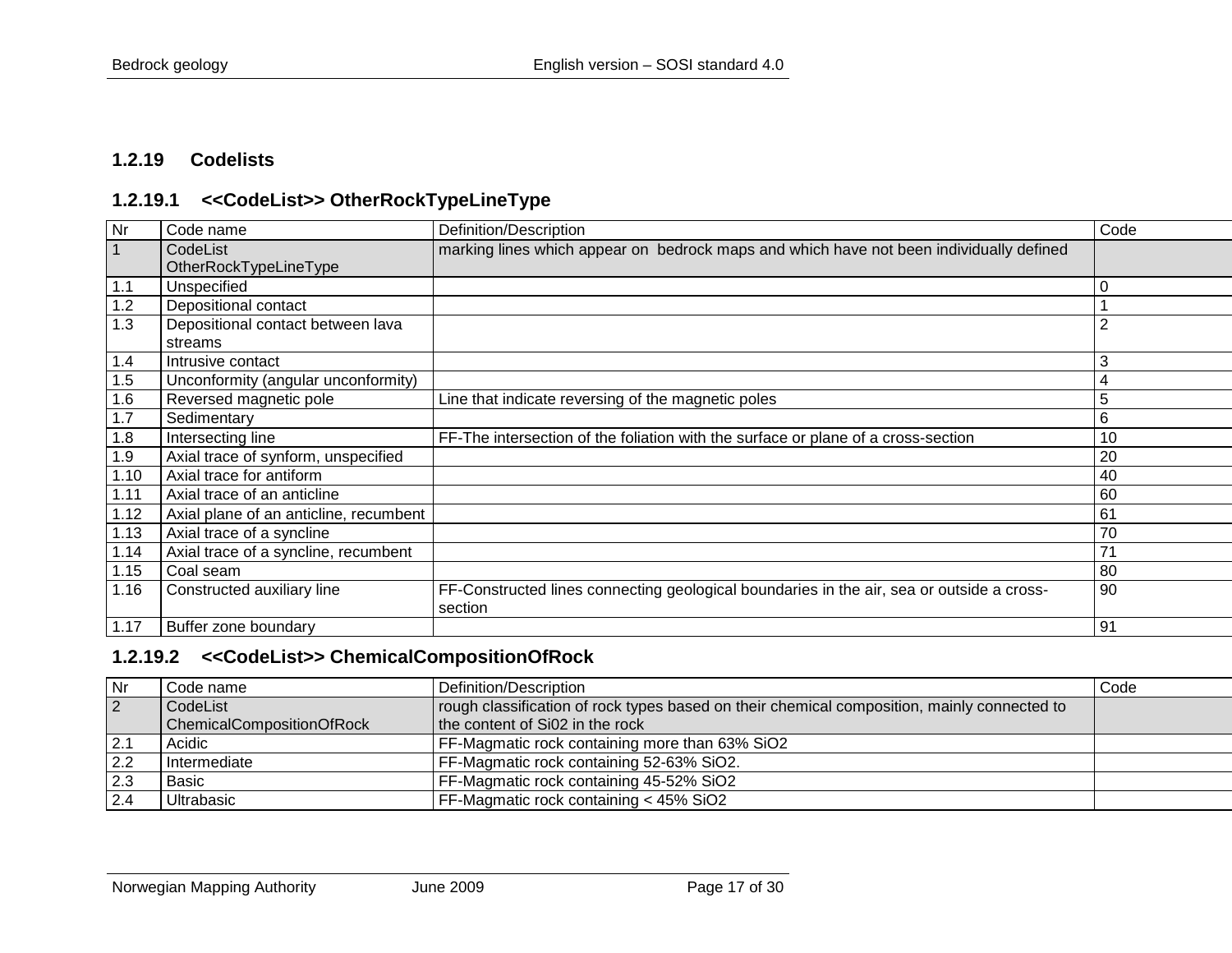| 2.5   | Salic | Said about magmatic rocks where normative silicon and aluminium-rich minerals such as    |  |
|-------|-------|------------------------------------------------------------------------------------------|--|
|       |       | quartz, feldspar, feldspatoids and corundum dominate                                     |  |
| l 2.6 | Femic | said about magmatic rocks where normative iron, magnesium and calcium-rich minerals such |  |
|       |       | as pyroxene, olivine, magnetite, ilmenite and hematite dominate                          |  |

#### **1.2.19.3 <<CodeList>> RockGrainSize**

| $\overline{\mathsf{Nr}}$ | I Code name                   | Definition/Description                                                                         | Code |
|--------------------------|-------------------------------|------------------------------------------------------------------------------------------------|------|
| $\overline{3}$           | CodeList                      | Note: (according to Visser, W.A. (ed.)<br>classification of rock types according to grain size |      |
|                          | <b>RockGrainSize</b>          | 1980)                                                                                          |      |
| 3.1                      | Very coarse-grained           | Kornstørrelse større enn 30 mm                                                                 |      |
| 3.2                      | Coarse-grained                | Kornstørrelse mellom 5 og 30 mm                                                                |      |
| 3.3                      | Moderately- to coarse-grained | Kornstørrelse mellom 1 og 30 mm                                                                |      |
| 3.4                      | Moderately granular           | Kornstørrelse mellom 1 og 5 mm                                                                 |      |
| 3.5                      | Fine-granular                 | Kornstørrelse mellom 0.1 og 1 mm                                                               |      |
| 3.6                      | Very fine-granular            | Kornstørrelse mellom 0.01 og 0.1 mm                                                            |      |
| $\overline{3.7}$         | Density                       | Kornstørrelse mellom 0.001 og 0.01 mm                                                          |      |
| 3.8                      | Cryptocrystalline             | Kornstørrelse finere enn 0.001 mm                                                              |      |

## **1.2.19.4 <<CodeList>> RockStructure**

<span id="page-17-1"></span><span id="page-17-0"></span>

| Nr             | Code name                        | Definition/Description                                                                   | Code |
|----------------|----------------------------------|------------------------------------------------------------------------------------------|------|
| $\overline{4}$ | CodeList                         | primary features of the rock's appearance, which help to describe how it has been formed |      |
|                | RockStructure                    |                                                                                          |      |
| 4.1            | Massive                          | Deformation type                                                                         |      |
| 4.2            | Stratified                       |                                                                                          |      |
| 4.3            | Homogeneously layered            |                                                                                          |      |
| 4.4            | Heterogeneously layered          |                                                                                          |      |
| 4.5            | Diffusely layered                |                                                                                          |      |
| 4.6            | Homogeneously thin-bedded        |                                                                                          |      |
| 4.7            | Diffusely thin-bedded            |                                                                                          |      |
| 4.8            | Cross-bedded                     |                                                                                          |      |
| 4.9            | Weakly foliated                  |                                                                                          |      |
| 4.10           | Foliated                         |                                                                                          |      |
| 4.11           | <b>Highly foliated</b>           |                                                                                          |      |
| 4.12           | Foliated with lenses             | Foliated with lens-shaped augens                                                         |      |
| 4.13           | <b>Highly foliated with lens</b> | Highly foliated with lens-shaped augens                                                  |      |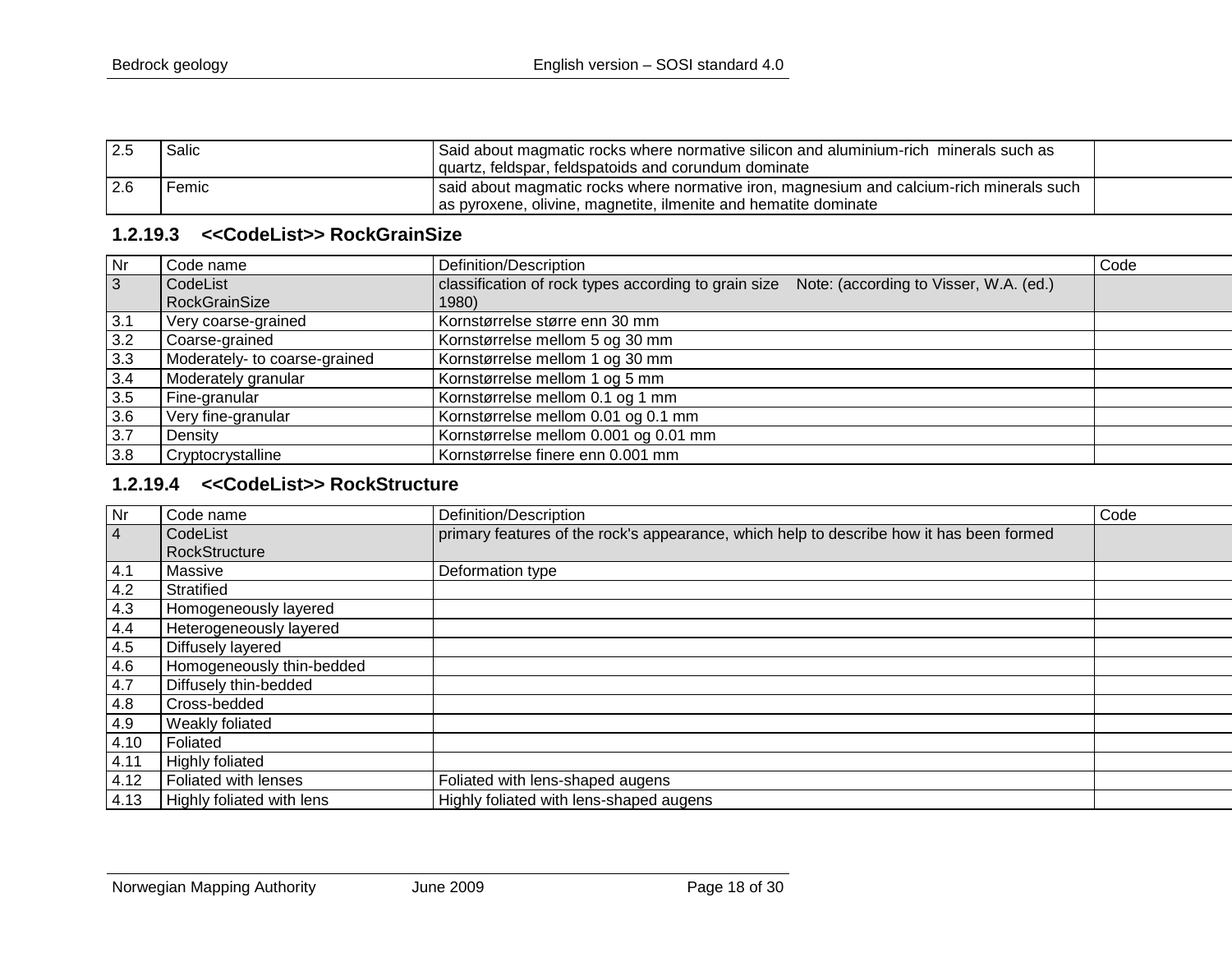| 4.14 | Mylonitic          |  |
|------|--------------------|--|
| 4.15 | Blastomylonitic    |  |
| 4.16 | Slightly elongated |  |
| 4.17 | Amphibolic         |  |
| 4.18 | Highly elongated   |  |
| 4.19 | Slightly folded    |  |
| 4.20 | Folded             |  |
| 4.21 | Highly folded      |  |
| 4.22 | Boudinage formed   |  |
| 4.23 | Brecciate          |  |
| 4.24 | Crushed            |  |

# **1.2.19.5 <<CodeList>> RockSymbol**

<span id="page-18-0"></span>

| Nr   | Code name                                | Definition/Description                                     | Code           |
|------|------------------------------------------|------------------------------------------------------------|----------------|
| 5    | CodeList                                 | symbols used on geological bedrock maps                    |                |
|      | RockSymbol                               |                                                            |                |
| 5.1  | Conglomerate                             |                                                            |                |
| 5.2  | Sedimentary breccia                      |                                                            | $\overline{2}$ |
| 5.3  | Tillite                                  |                                                            | 3              |
| 5.4  | Agglomerate                              |                                                            | 4              |
| 5.5  | Pillow lava                              |                                                            | 5              |
| 5.6  | Cataclasite, crush breccia               |                                                            | 6              |
| 5.7  | Mylonite                                 |                                                            | $\rightarrow$  |
| 5.8  | Migmatite                                |                                                            | 8              |
| 5.9  | Explosion breccia (pyroclastic           |                                                            | 9              |
|      | breccia)                                 |                                                            |                |
| 5.10 | Intrusion breccia                        |                                                            | 10             |
| 5.11 | Dykes, dyke swarms cutting across        | FF-Note: The symbol shows the main direction of the dyke?? | 51             |
|      | foliation or bedding. The symbol         |                                                            |                |
|      | shows the main direction of the dyke     |                                                            |                |
| 5.12 | Dykes, dyke swarms cutting the           |                                                            | 52             |
|      | foliation horizontally or diagonally, or |                                                            |                |
|      | the direction is not known               |                                                            |                |
| 5.13 | Dykes, dyke swarms following             |                                                            | 53             |
|      | foliation or bedding                     |                                                            |                |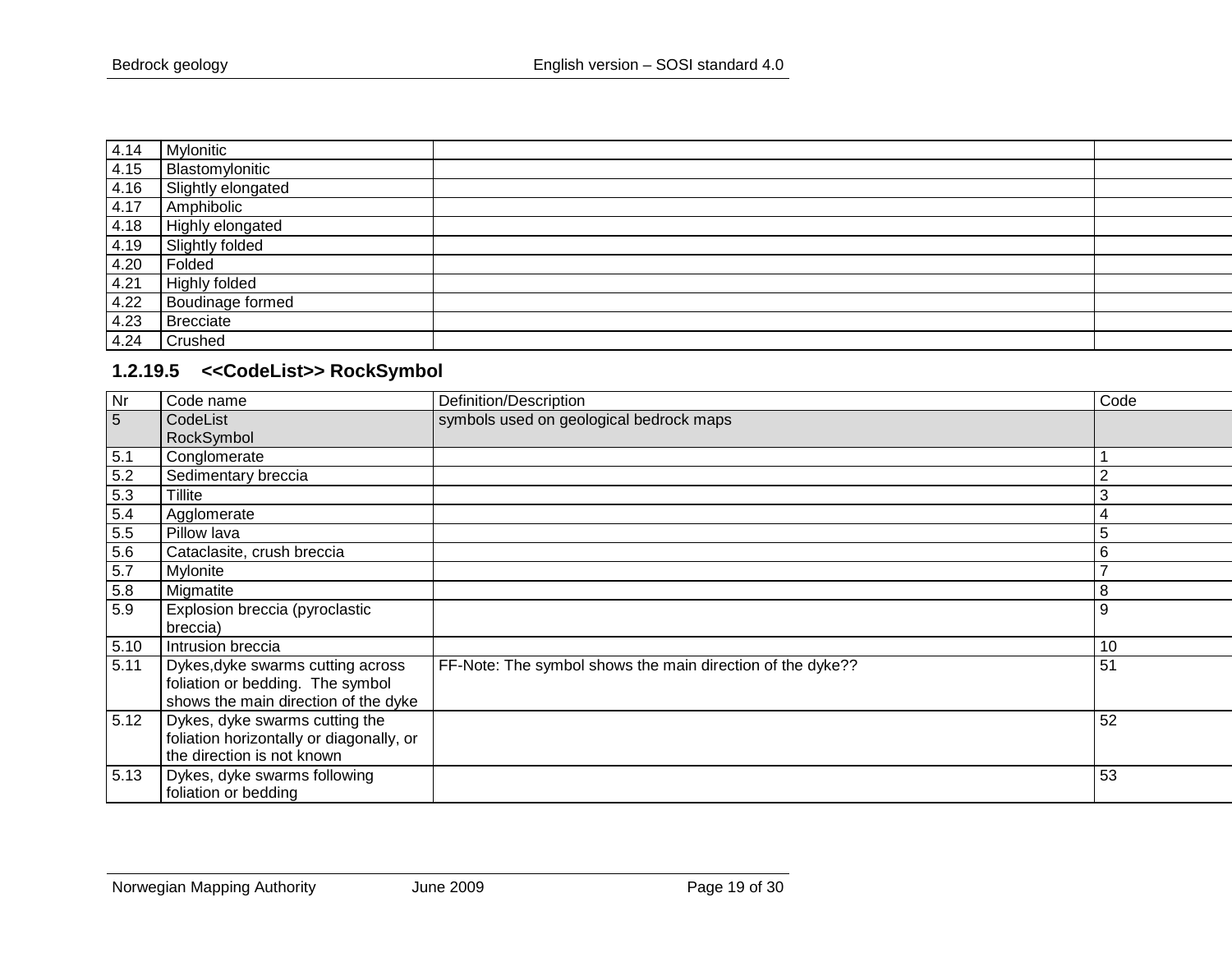| 5.14 | Arrow pointing in the direction of     | 54               |
|------|----------------------------------------|------------------|
|      | younger strata in a stratigraphic      |                  |
|      | sequence                               |                  |
| 5.15 | Fossil deposit                         | 55               |
| 5.16 | Sampling locality for determination of | 71               |
|      | isotopic age Dating method shown in    |                  |
|      | <b>DATERINGTY</b>                      |                  |
| 5.17 | Borehole                               | 72               |
| 5.18 | Earthquake, epicentre                  | 80               |
| 5.19 | Antimony/Stibnite                      | 101              |
| 5.20 | Arsenic, arsenopyrite                  | 102              |
| 5.21 | Lead; galena                           | 103              |
| 5.22 | Gold                                   | 104              |
| 5.23 | Iron; (hematite) or hematite and       | 105              |
|      | magnetite                              |                  |
| 5.24 | Iron, magnetite                        | 106              |
| 5.25 | Copper; chalcopyrite, bornite, cuprite | 107              |
| 5.26 | Cobalt, Cobaltite                      | 108              |
| 5.27 | Chromium, chromite                     | 109              |
| 5.28 | Manganese, manganese minerals          | 110              |
| 5.29 | Molybdenum, molybdenite                | $\overline{111}$ |
| 5.30 | Nickel; pentlandite and chalcopyrite,  | 112              |
|      | pyrrhotite                             |                  |
| 5.31 | Niobium, tantalum, scandium,           | 113              |
|      | niobium, tantalum and scandium         |                  |
|      | minerals                               |                  |
| 5.32 | Platinum metals                        | 114              |
| 5.33 | Zinc; sphalerite                       | 115              |
| 5.34 | Zinc and lead; spaleriteand galena     | 116              |
| 5.35 | Rare earth minerals                    | 117              |
| 5.36 | Sulphur, copper; pyrite, pyrrhotite    | 118              |
|      | with chalcopyrite, sphalerite and      |                  |
|      | galena                                 |                  |
| 5.37 | Silver, silver, argentite and other    | 119              |
|      | silver minerals                        |                  |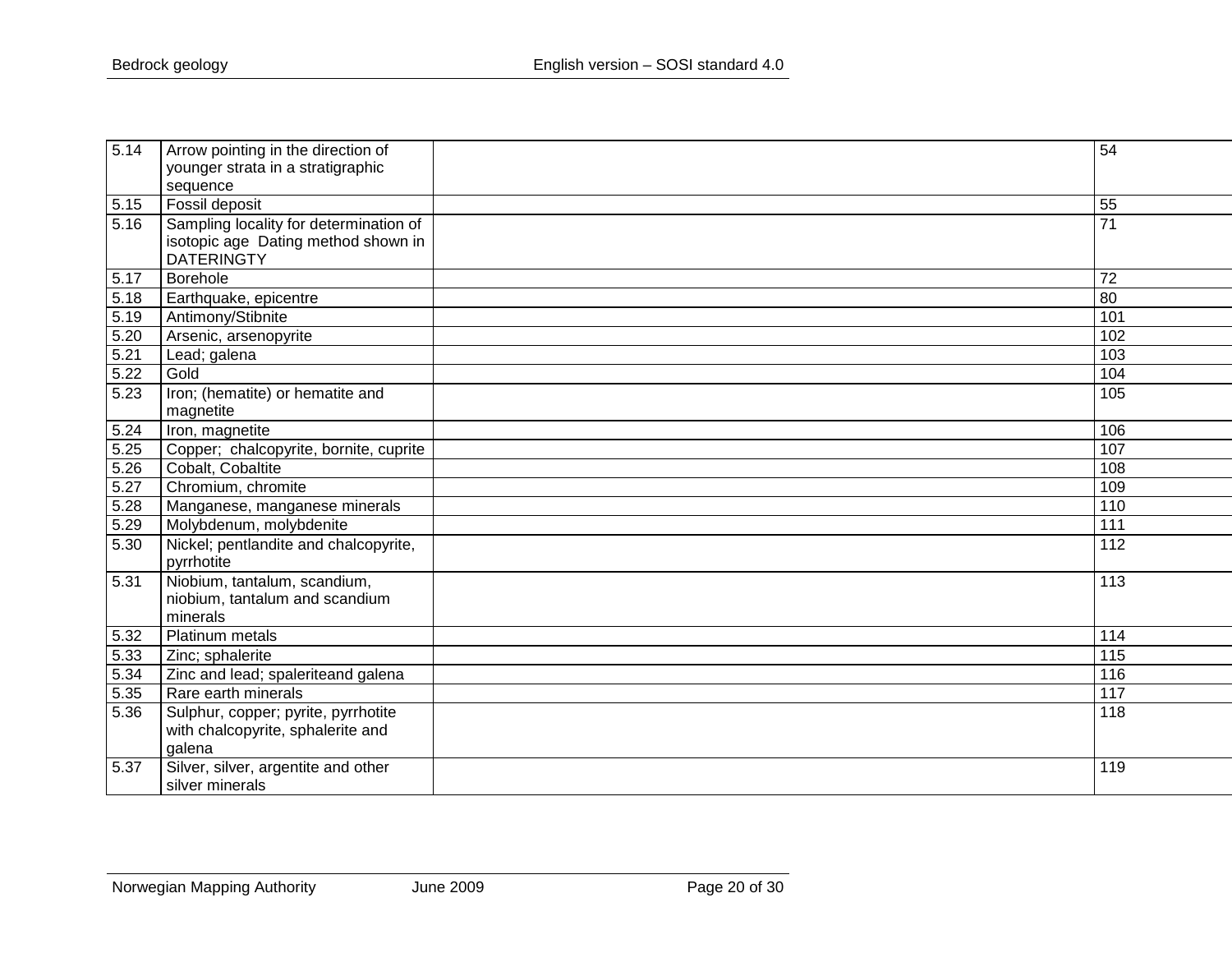| 5.38              | Tin, Cassiterite                    | 120              |
|-------------------|-------------------------------------|------------------|
| 5.39              | Titanium, ilmenite and rutile       | 121              |
| 5.40              | Uranium, thorium, uranium minerals, | 122              |
|                   | thorium minerals                    |                  |
| 5.41              | Bismuth, bismuthine                 | 123              |
| 5.42              | Tungsten, scheelite                 | 124              |
| 5.43              | Native copper, cuprite              | 125              |
| 5.44              | Claim                               | 200              |
| 5.45              | Mine in operation                   | 201              |
| 5.46              | Mine, abandoned                     | 202              |
| 5.47              | Open pit ore mine, in operation     | 203              |
| 5.48              | Open ore mine, abandoned            | 204              |
| 5.49              | Andalusite                          | 301              |
| 5.50              | Anorthosite                         | 302              |
| 5.51              | Apatite                             | 303              |
| 5.52              | Baryte                              | 304              |
| 5.53              | <b>Basalt</b>                       | 305              |
| 5.54              | Beryl, beryllium minerals           | 306              |
| 5.55              | <b>Brucite</b>                      | 307              |
| 5.56              | Whetstone                           | 308              |
| 5.57              | Diabas, Dolerite                    | 309              |
| 5.58              | Diatomite                           | 310              |
| 5.59              | <b>Diorite</b>                      | $\overline{311}$ |
| 5.60              | Dolomite                            | 312              |
| 5.61              | Dolomite marble                     | 313              |
| 5.62              | Feldspar                            | 314              |
| 5.63              | Fluorite                            | 315              |
| $5.\overline{64}$ | Gabbro                              | 316              |
| 5.65              | Mica                                | $\overline{317}$ |
| 5.66              | Gneiss                              | 318              |
| 5.67              | Mica schist                         | 319              |
| 5.68              | Graphite                            | 320              |
| 5.69              | Garnet                              | 321              |
| 5.70              | Granite                             | 322              |
| 5.71              | Greenschist, greenstone             | 323              |
|                   |                                     |                  |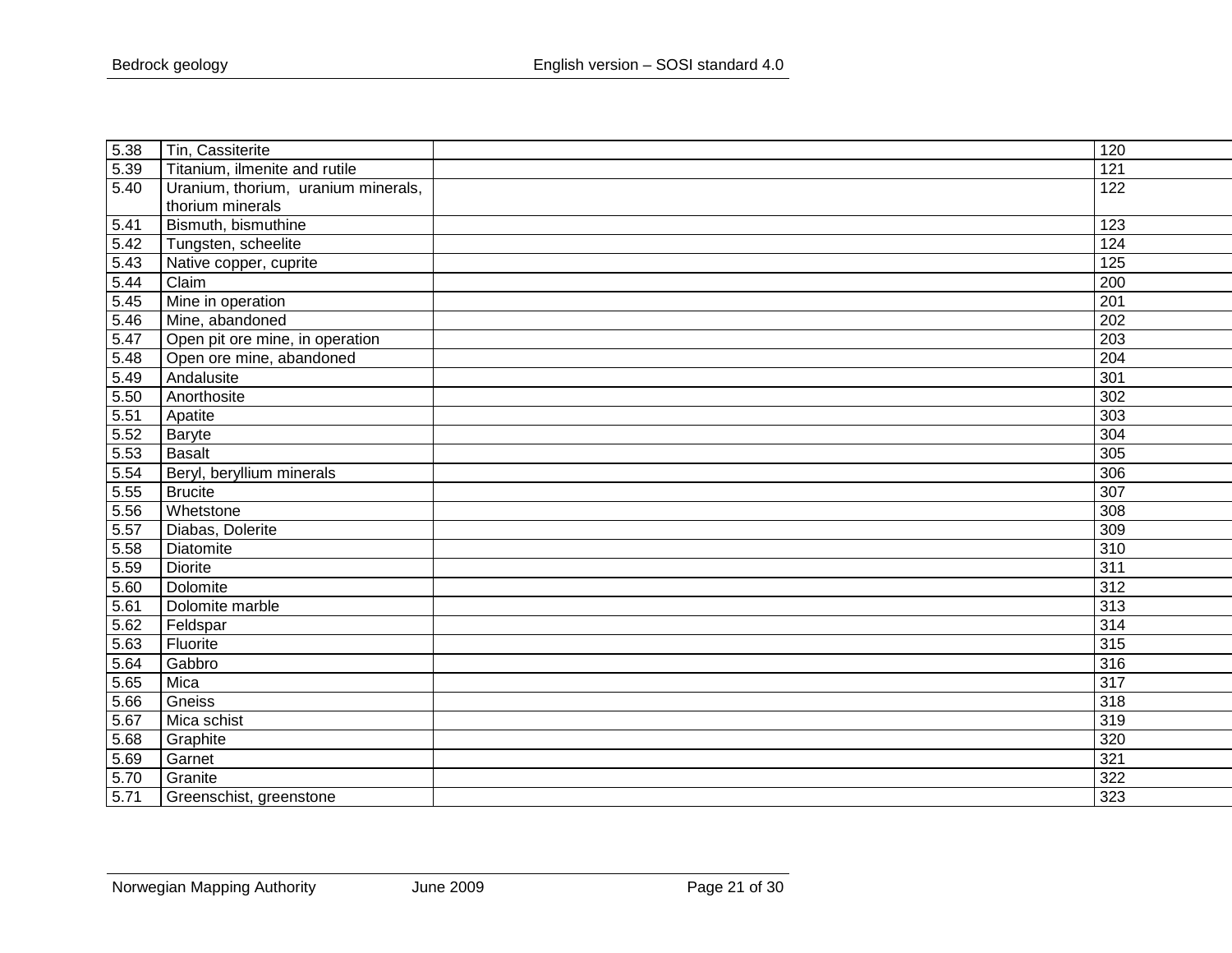| 5.72              | Limestone                        | 324             |
|-------------------|----------------------------------|-----------------|
| 5.73              | Calcite marble                   | 325             |
| 5.74              | Kaolinite                        | 326             |
| 5.75              | Soapstone (steatite)             | 327             |
| 5.76              | Quartz                           | 328             |
| 5.77              | Quartzite                        | 329             |
| 5.78              | Quartz schist                    | 330             |
| 5.79              | Kyanite                          | 331             |
| 5.80              | Larvikite                        | 332             |
| 5.81              | Magnesite                        | 333             |
| 5.82              | Marble                           | 334             |
| 5.83              | Nepheline syenite                | 335             |
| 5.84              | Norite                           | 336             |
| $\overline{5.85}$ | Olivine rock (Dunite)            | $\frac{1}{337}$ |
| $\frac{1}{5.86}$  | Pegmatite                        | 338             |
| 5.87              | Rutile, eclogite                 | 339             |
| 5.88              | Serpentinite                     | 340             |
| 5.89              | Sillimanite                      | 341             |
| 5.90              | Slate, flagstone/roofing tile    | $\frac{1}{342}$ |
| 5.91              | Syenite                          | 343             |
| 5.92              | Talc                             | 344             |
| 5.93              | Trondhjemite                     | 345             |
| 5.94              | Vermiculite                      | 346             |
| 5.95              | Wollastonite                     | 347             |
| 5.96              | Zirkon                           | 348             |
| 5.97              | Stone quarry (+letter showing    | 401             |
|                   | mineral/type of rock)            |                 |
| 5.98              | Stone quarry, abandoned          | 402             |
| 5.99              | Stone quarry (aggregate, crushed | 404             |
|                   | rocks)                           |                 |
| 5.100             | Drilled well, unspecified        | 501             |
| 5.101             | Drilled well, gas                | 502             |
| 5.102             | Drilled well, oil                | 503             |
|                   | 5.103 Drilling rig               | 504             |
|                   |                                  |                 |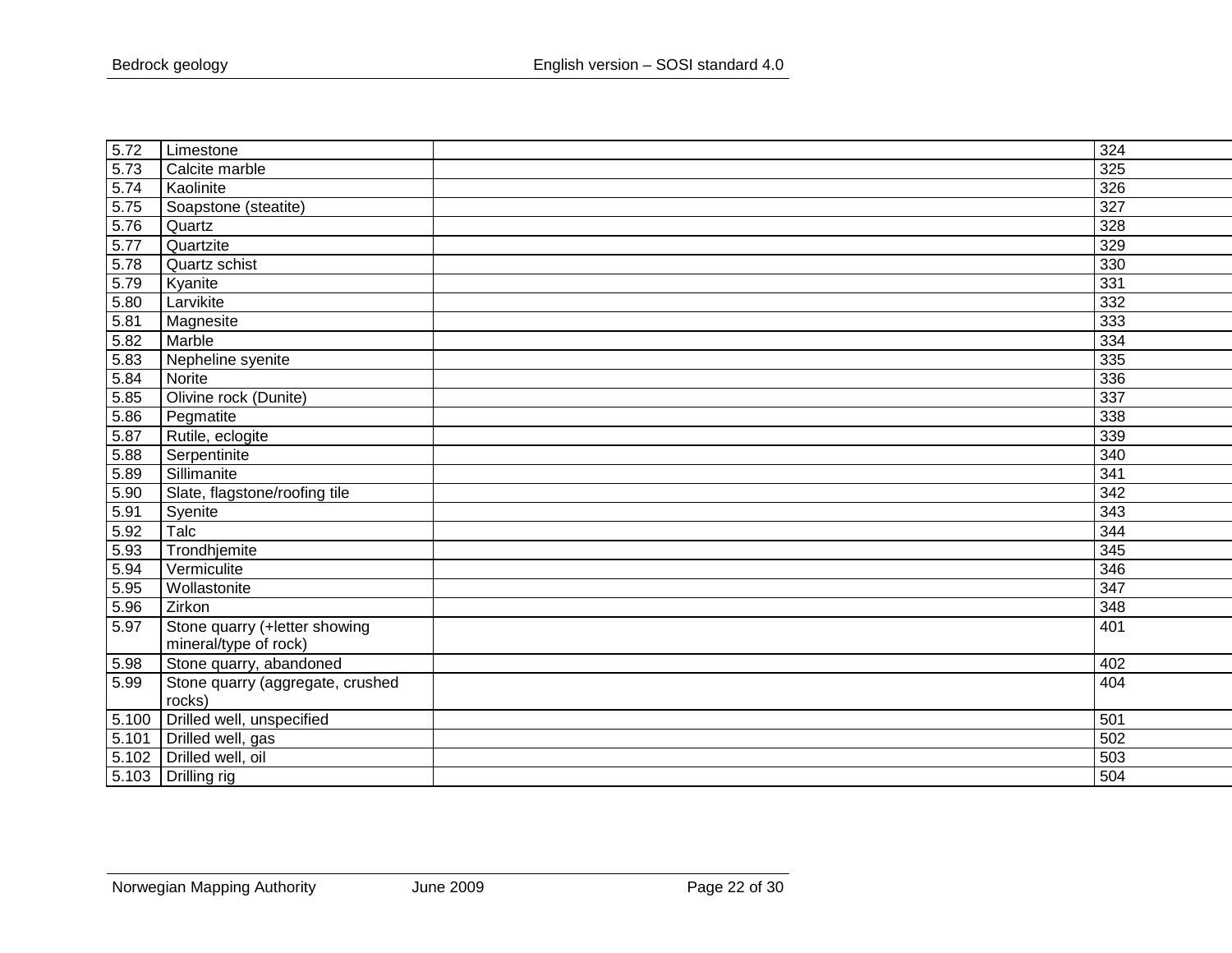# **1.2.19.6 <<CodeList>> RockTypeTexture**

| <b>Nr</b> | Code name                 | Definition/Description                                                                      | Code |
|-----------|---------------------------|---------------------------------------------------------------------------------------------|------|
| 6         | CodeList                  | phrase used about the structure of a rock type (grain size, grain shape and arrangement) as |      |
|           | RockTypeTexture           | seen under a microscope                                                                     |      |
| 6.1       | Granular                  |                                                                                             |      |
| 6.2       | Porphyritic               |                                                                                             |      |
| 6.3       | Felsitic                  |                                                                                             |      |
| 6.4       | Ophitic                   |                                                                                             |      |
| 6.5       | Cataclastic               |                                                                                             |      |
| 6.6       | Equigranular, idioblastic |                                                                                             |      |
| 6.7       | Heteroblastic             |                                                                                             |      |
| 6.8       | Weak orientation          |                                                                                             |      |
| 6.9       | Banded                    |                                                                                             |      |
| 6.10      | Schliered                 |                                                                                             |      |

# <span id="page-22-0"></span>**1.2.19.7 <<CodeList>> BedrockClassification**

<span id="page-22-1"></span>

| <b>Nr</b> | Code name                                                             | Definition/Description                                                                                           | Code |
|-----------|-----------------------------------------------------------------------|------------------------------------------------------------------------------------------------------------------|------|
|           | CodeList                                                              | rough classification based on the relative age and movement of the bedrock                                       |      |
|           | BedrockClassification                                                 | Note: Whether they have been formed at its positionon or have been moved (overthrust)                            |      |
| 7.1       | Not classified                                                        |                                                                                                                  | U    |
| 7.2       | Precambrian basement                                                  |                                                                                                                  |      |
| 7.3       | Eocambrian plutonic rocks of the Fen<br>Complex                       |                                                                                                                  |      |
| 7.4       | Autochthonous rocks, younger than<br>the Precambrian basement         |                                                                                                                  |      |
| 7.5       | Autochthonous and overthrust<br>sedimentary rock                      | FF-Autochthonous and overthrust sedimentary rock from the late Neoproterozoic and the<br>Cambro-Silurian periods | 4    |
| 7.6       | Overthrust rocks                                                      |                                                                                                                  |      |
| 7.7       | Rocks from the Devonian period to<br>and including the Neogene period |                                                                                                                  | 6    |
| 7.8       | Soil deposits from the Quaternary<br>period                           |                                                                                                                  |      |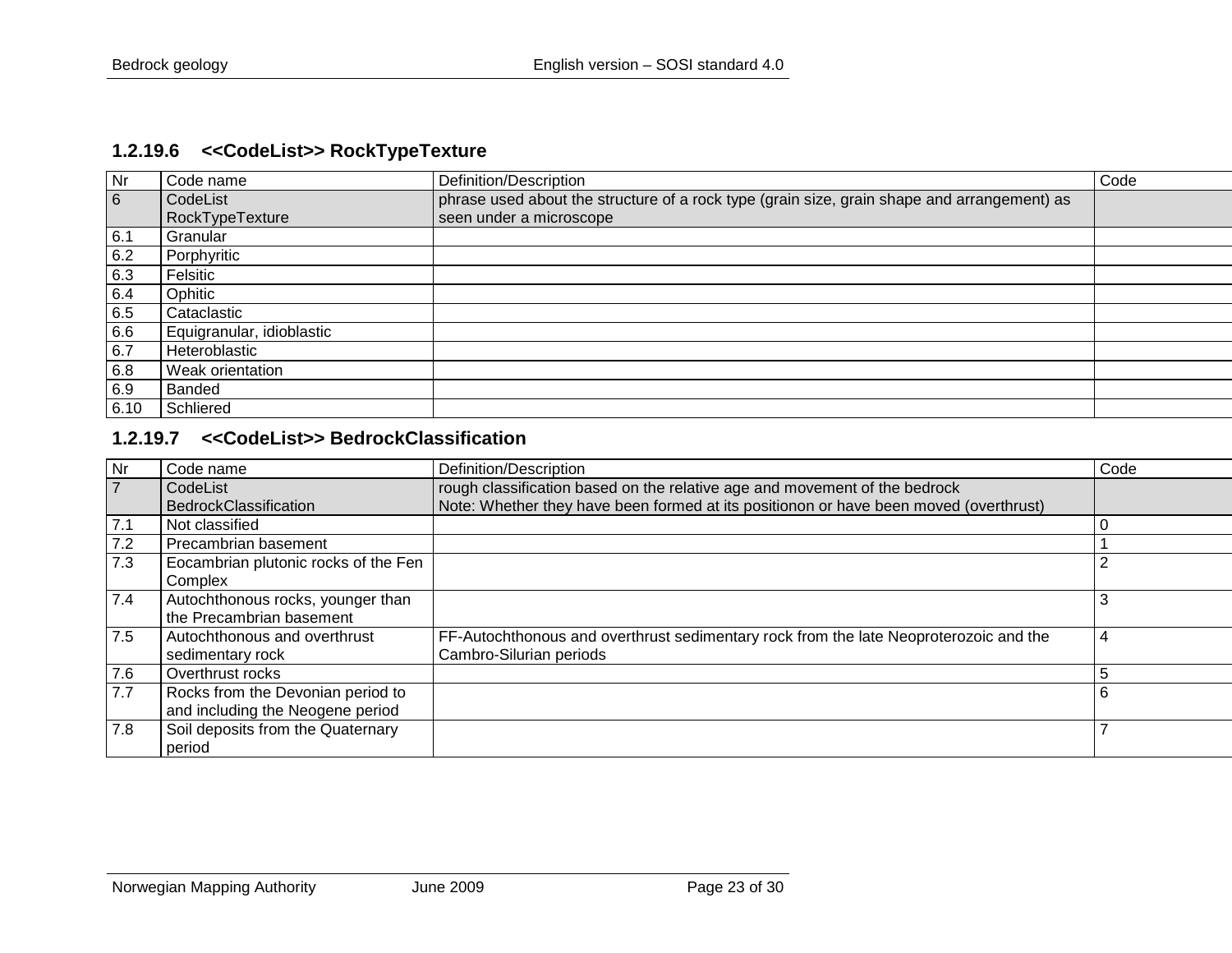#### **1.2.19.8 <<CodeList>> MainRockCode**

<span id="page-23-0"></span>

| Nr   | Code name                              | Definition/Description                        | Code             |
|------|----------------------------------------|-----------------------------------------------|------------------|
| 8    | CodeList                               | rough classification of the bedrock in Norway |                  |
|      | MainRockCode                           |                                               |                  |
| 8.1  | Soil / Uncompacted material            |                                               |                  |
| 8.2  | Sandstone                              |                                               | $\overline{2}$   |
| 8.3  | Conglomerate, sedimentary breccia      |                                               | 3                |
| 8.4  | <b>Breccia</b>                         |                                               | $\overline{4}$   |
| 8.5  | Mylonite, phyllonite                   |                                               | 5                |
| 8.6  | Sedimentary rock (unspecified)         |                                               | $\overline{7}$   |
| 8.7  | Slate, sandstone, limestone            |                                               | 8                |
| 8.8  | Sandstone, slate                       |                                               | $\boldsymbol{9}$ |
| 8.9  | Limestone, slate, marlstone            |                                               | 10               |
| 8.10 | Limestone, dolomite                    |                                               | 11               |
| 8.11 | Granite, granodiorite                  |                                               | 21               |
| 8.12 | Diorite, monzodiorite                  |                                               | $\overline{22}$  |
| 8.13 | Syenite, quartz syenite                |                                               | 23               |
| 8.14 | Monzonite, quartz monzonite            |                                               | $\overline{24}$  |
| 8.15 | Mangerite syenite                      |                                               | $\overline{25}$  |
| 8.16 | Rhyolite, rhyodacite, dacite           |                                               | $\overline{26}$  |
| 8.17 | Rhombus porphyry                       |                                               | $\overline{27}$  |
| 8.18 | Metabasalt                             |                                               | $\overline{28}$  |
| 8.19 | Volcanic rocks (unspecified)           |                                               | 29               |
| 8.20 | Mangerite to gabbro, gneiss and        |                                               | 30               |
|      | amphibolite                            |                                               |                  |
| 8.21 | Gabbro, amphibolite                    |                                               | 35               |
| 8.22 | Keratophyre                            |                                               | 37               |
| 8.23 | Quartz-diorite, tonalite, trondhjemite |                                               | $\overline{38}$  |
| 8.24 | Olivine rock (Dunite)                  |                                               | 40               |
| 8.25 | Eclogitet                              |                                               | 41               |
| 8.26 | Anorthosite                            |                                               | 45               |
| 8.27 | Charnockite to anorthosite plutonic    |                                               | 46               |
|      | rocks, locally Metamorphosed           |                                               |                  |
| 8.28 | Amphibolite and mica schist            |                                               | 50               |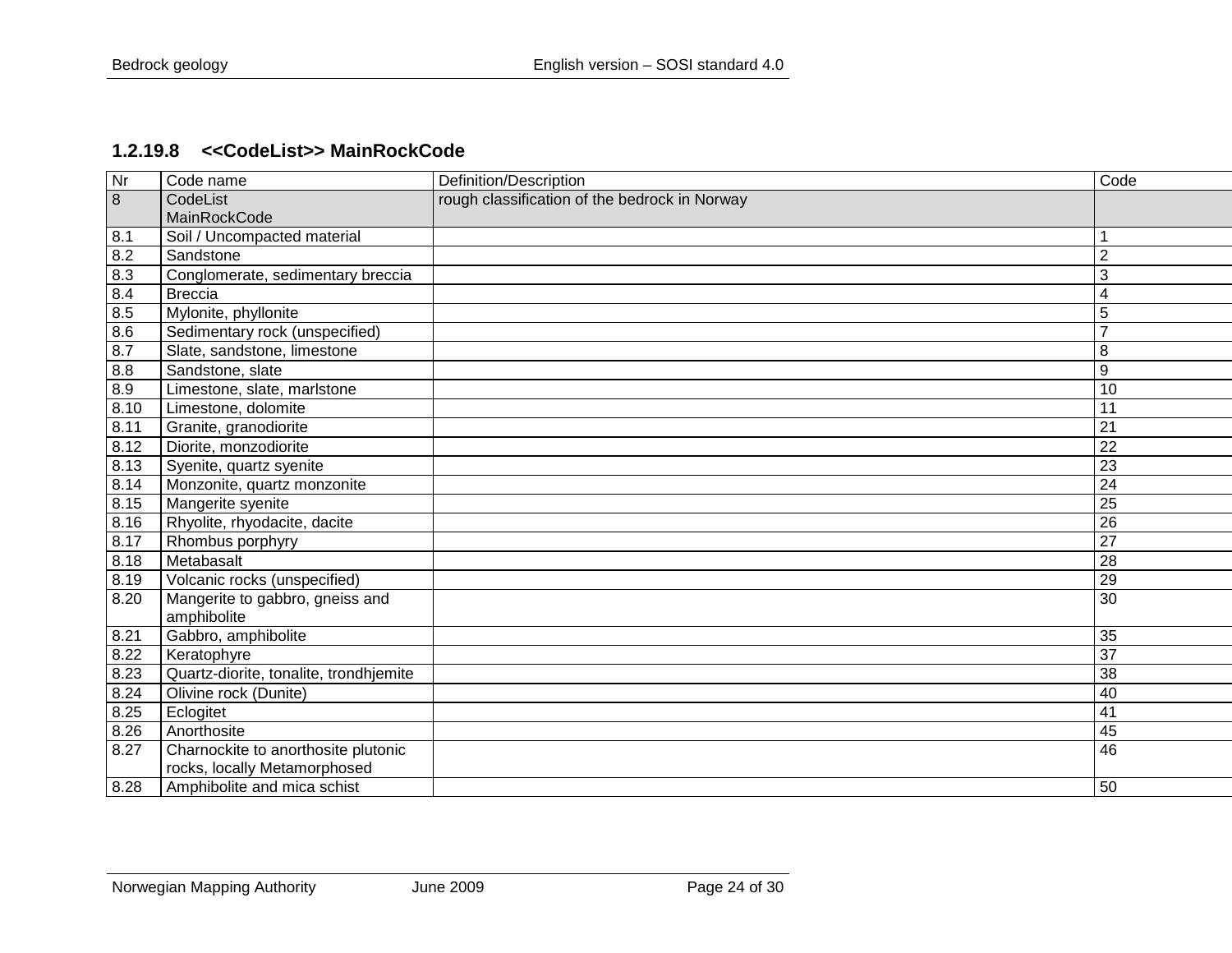| 8.29 | Greenstone, amphibolite                                          |                                                                                | 55 |
|------|------------------------------------------------------------------|--------------------------------------------------------------------------------|----|
| 8.30 | Metasandstone, slate                                             |                                                                                | 60 |
| 8.31 | Quartzite                                                        |                                                                                | 61 |
| 8.32 | Mica gneiss, mica schist,<br>metasandstone, amphibolite          |                                                                                | 62 |
| 8.33 | Phyllite, mica schist                                            |                                                                                | 65 |
| 8.34 | Calcareous mica schist, calc silicate                            |                                                                                | 66 |
|      | qneiss                                                           |                                                                                |    |
| 8.35 | Marble                                                           |                                                                                | 70 |
| 8.36 | Dolomite                                                         |                                                                                | 71 |
| 8.37 | Dioritic to granitic gneiss, migmatite                           |                                                                                | 82 |
| 8.38 | Augen gneiss, granite, foliated granite                          |                                                                                | 85 |
| 8.39 | Banded gneiss (amph., hbl.gneiss,<br>mic. gneiss), locally migm. | Banded gneiss (amphibolite, hornblende gneiss, mica gneiss locally migmatitic) | 87 |

# **1.2.19.9 <<CodeList>> IndexMineral**

<span id="page-24-0"></span>

| Nr             | Code name                | Definition/Description                                                                                                                                                                                                                                                                                                                      | Code |
|----------------|--------------------------|---------------------------------------------------------------------------------------------------------------------------------------------------------------------------------------------------------------------------------------------------------------------------------------------------------------------------------------------|------|
| $\overline{9}$ | CodeList<br>IndexMineral | mineral used to characterise zones with a different degree of rock conversion (metamorphism)<br>Note: Rendered as the initials of the mineral(s), several initials together, comma-separated, for<br>example Ky, Sil. Note: Rendered as the initials of the mineral(s), several initials together,<br>comma-separated, for example Ky, Sil. |      |
| 9.1            | Albite                   |                                                                                                                                                                                                                                                                                                                                             | Ab   |
| 9.2            | Almandine                |                                                                                                                                                                                                                                                                                                                                             | Alm  |
| 9.3            | Andalusite               |                                                                                                                                                                                                                                                                                                                                             | And  |
| 9.4            | <b>Biotite</b>           |                                                                                                                                                                                                                                                                                                                                             | Bi   |
| 9.5            | Cordierite               |                                                                                                                                                                                                                                                                                                                                             | Co   |
| 9.6            | Clinopyroxene            |                                                                                                                                                                                                                                                                                                                                             | Cps  |
| 9.7            | Diopside                 |                                                                                                                                                                                                                                                                                                                                             | Di   |
| 9.8            | Garnet                   |                                                                                                                                                                                                                                                                                                                                             | Gnt  |
| 9.9            | Hypersthene              |                                                                                                                                                                                                                                                                                                                                             | Hy   |
| 9.10           | Potassium feldspar       |                                                                                                                                                                                                                                                                                                                                             | Kfs  |
| 9.11           | Kyanite                  |                                                                                                                                                                                                                                                                                                                                             | Ky   |
| 9.12           | Orthopyroxene            |                                                                                                                                                                                                                                                                                                                                             | Opx  |
| 9.13           | Pyroxene                 |                                                                                                                                                                                                                                                                                                                                             | Px   |
| 9.14           | Pyrope                   |                                                                                                                                                                                                                                                                                                                                             | Py   |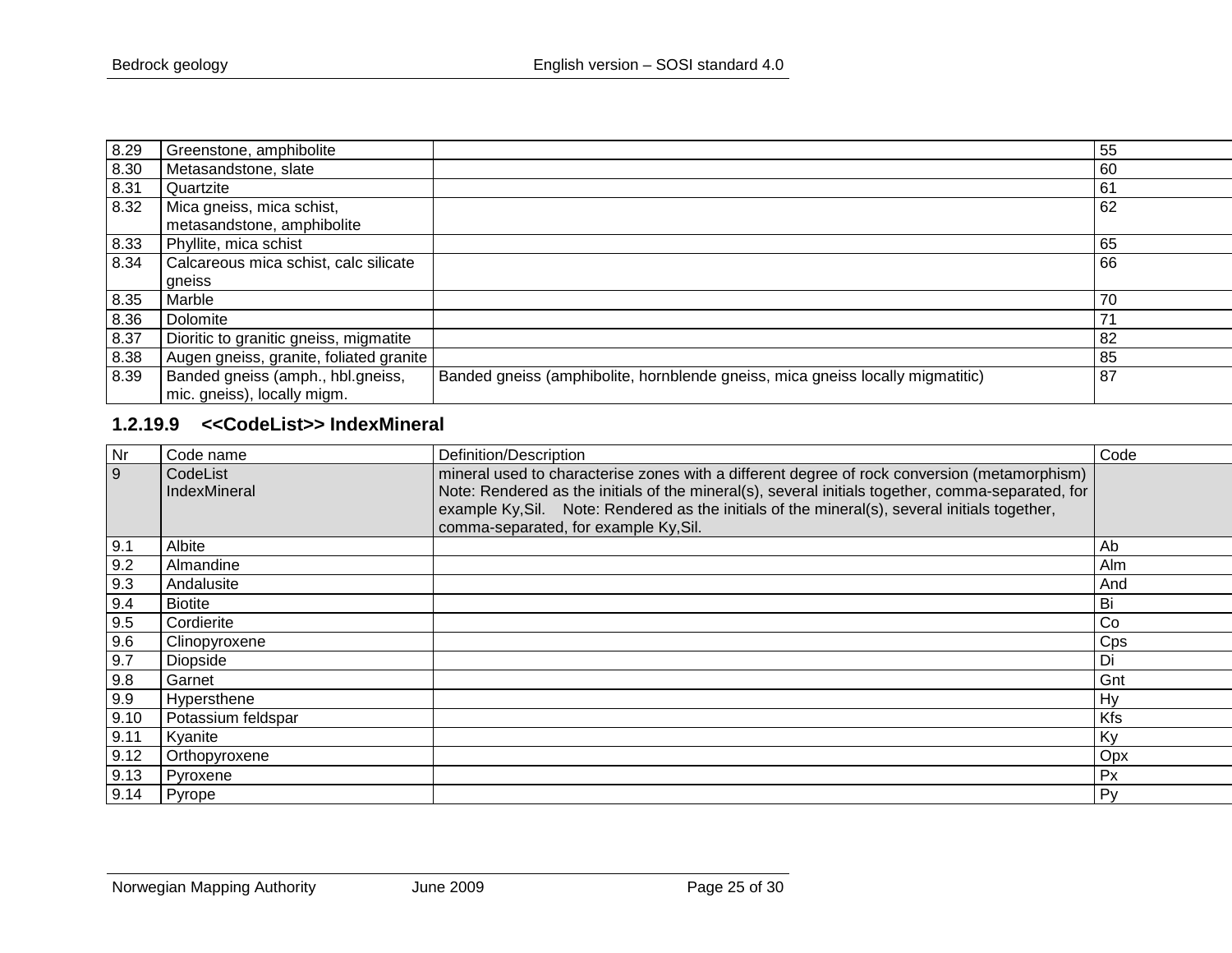| .<br>ں ان | $\sim$<br>ımanıte<br><b>11</b> | $\sim$<br>-SII |
|-----------|--------------------------------|----------------|
| 9.16      | Staurolite                     | اب             |

## **1.2.19.10 <<CodeList>> LineamentType**

<span id="page-25-0"></span>

| Nr    | Code name                                | Definition/Description                                                                          | Code            |
|-------|------------------------------------------|-------------------------------------------------------------------------------------------------|-----------------|
| 10    | CodeList                                 | collective name for lineation in the bedrock (displacement limits??, faults and fracture zones) |                 |
|       | LineamentType                            | Note: Definitions given in NGT (Nystuen 1986).                                                  |                 |
| 10.1  | Unspecified                              |                                                                                                 | 0               |
| 10.2  | Concealed thrust boundary                |                                                                                                 |                 |
| 10.3  | Thrust boundary, unspecified             |                                                                                                 | 10              |
| 10.4  | Internal (smaller) thrust boundary       |                                                                                                 | 11              |
| 10.5  | Thrust boundary below a nappe            |                                                                                                 | 12              |
|       | (sheet)                                  |                                                                                                 |                 |
| 10.6  | Boundary for minor thrust sheet          |                                                                                                 | 13              |
| 10.7  | Sole thrust                              |                                                                                                 | 31              |
| 10.8  | Floor fault                              |                                                                                                 | 32              |
| 10.9  | Decollement fault                        |                                                                                                 | 33              |
| 10.10 | Concealed normal fault                   |                                                                                                 | 40              |
| 10.11 | Normal fault                             |                                                                                                 | 41              |
| 10.12 | Reverse fault                            |                                                                                                 | 42              |
| 10.13 | <b>Listric fault</b>                     |                                                                                                 | 43              |
| 10.14 | Strike-slip fault, unspecified           |                                                                                                 | 51              |
| 10.15 | Strike-slip fault, sinistral (leftward)  |                                                                                                 | 52              |
| 10.16 | Strike-slip fault, dextral (rightward)   |                                                                                                 | 53              |
| 10.17 | Oblique-slip fault, unspecified          |                                                                                                 | 61              |
| 10.18 | Oblique-slip fault, normal and sinistral |                                                                                                 | 62              |
| 10.19 | Oblique-slip fault, normal and dextral   |                                                                                                 | 63              |
| 10.20 | Oblique-slip fault, reverse and          |                                                                                                 | 64              |
|       | sinistral                                |                                                                                                 |                 |
| 10.21 | Oblique-slip fault, reverse and dextral  |                                                                                                 | 65              |
| 10.22 | <b>Transformal fault</b>                 |                                                                                                 | 71              |
| 10.23 | Caldera fault                            |                                                                                                 | $\overline{72}$ |
| 10.24 | Transform, active                        |                                                                                                 |                 |
| 10.25 | Transform, extinct                       |                                                                                                 | 74              |
|       | 10.26   Transform, extinct/covered       |                                                                                                 | $\overline{75}$ |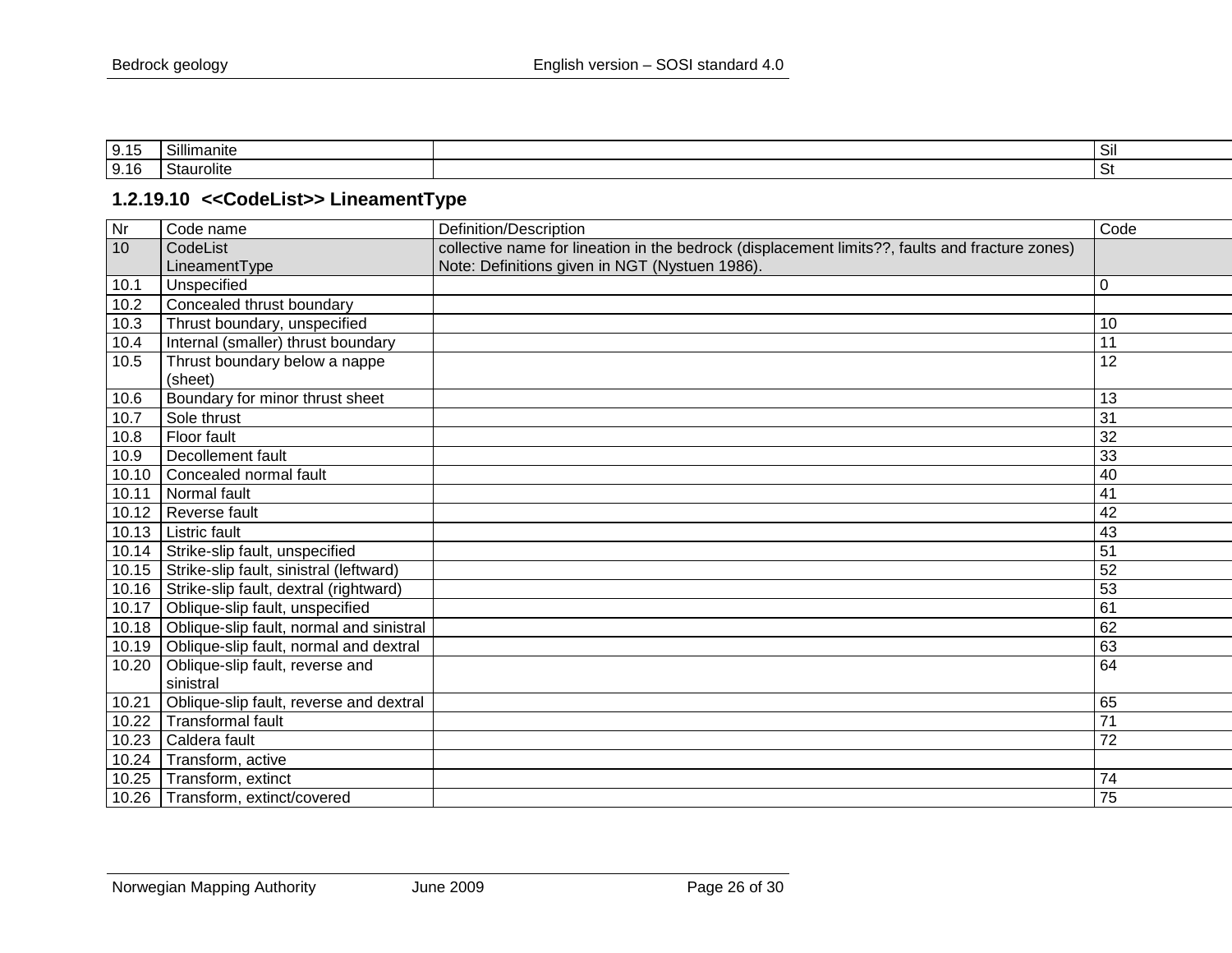| 10.27 | Thrust block boundary                                     |          | 82  |
|-------|-----------------------------------------------------------|----------|-----|
| 10.28 | Fault, unspecified                                        |          | 99  |
| 10.29 | Ordinary joint                                            |          | 100 |
| 10.30 | Major joint, possible fault                               |          | 101 |
| 10.31 | Joint with potential young age<br>movement                |          | 102 |
| 10.32 | Joints, drawn on the basis of air<br>photo interpretation |          | 103 |
| 10.33 | $D$ yke                                                   |          | 191 |
| 10.34 | Fracture zone, crushed zone                               |          | 213 |
| 10.35 | Assumed fault, crushed zone; drawn                        |          | 300 |
|       | on the basis of geophysical data                          |          |     |
| 10.36 | Mylonite zone                                             |          | 400 |
| 10.37 | Shear zone 1                                              | Stiplet  | 410 |
| 10.38 | Shear zone 2                                              | Heltrekt | 411 |
| 10.39 | Escarpment                                                |          | 500 |
| 10.40 | Spreading axis, active                                    |          | 600 |
| 10.41 | Spreading axis, Inactive                                  |          | 601 |

## **1.2.19.11 <<CodeList>> DegreeOfSolubility**

| Nr   | Code name            | Definition/Description                                                                            | Code |
|------|----------------------|---------------------------------------------------------------------------------------------------|------|
| 11   | CodeList             | the ability of the rock to dissolve chemically<br>Note: Also expresses buffer capacity of the the |      |
|      | DegreeOfSolubility   | bedrock                                                                                           |      |
| 11.1 | Of low solubility    |                                                                                                   |      |
| 11.2 | Of medium solubility |                                                                                                   |      |
| 11.3 | Highly soluble       |                                                                                                   |      |

#### **1.2.19.12 <<CodeList>> MetamorphicDegree/MetamorphicGrade**

<span id="page-26-1"></span><span id="page-26-0"></span>

| <b>Nr</b> | Code name       | Definition/Description                                                                                                | Code |
|-----------|-----------------|-----------------------------------------------------------------------------------------------------------------------|------|
| 12        | CodeList        | the rock's conversion degree (metamorphic grade)                                                                      |      |
|           |                 | MetamorphicDegree/MetamorphicGra   Note: A list of mineral assemblages which is characteristic for the transformation |      |
|           | de              | (metamorphism) has been specified under explanations                                                                  |      |
| 12.1      | Non-metamorphic | No alternation of the rock                                                                                            |      |
| 12.2      | Very low grade  | Content of lawsonite, laumontite, prehnite, pumpellyite??, albite                                                     | -10  |
| 12.3      | Low grade       | Content of chlorite, zoisite, clinozoisite, actinolite                                                                | -20  |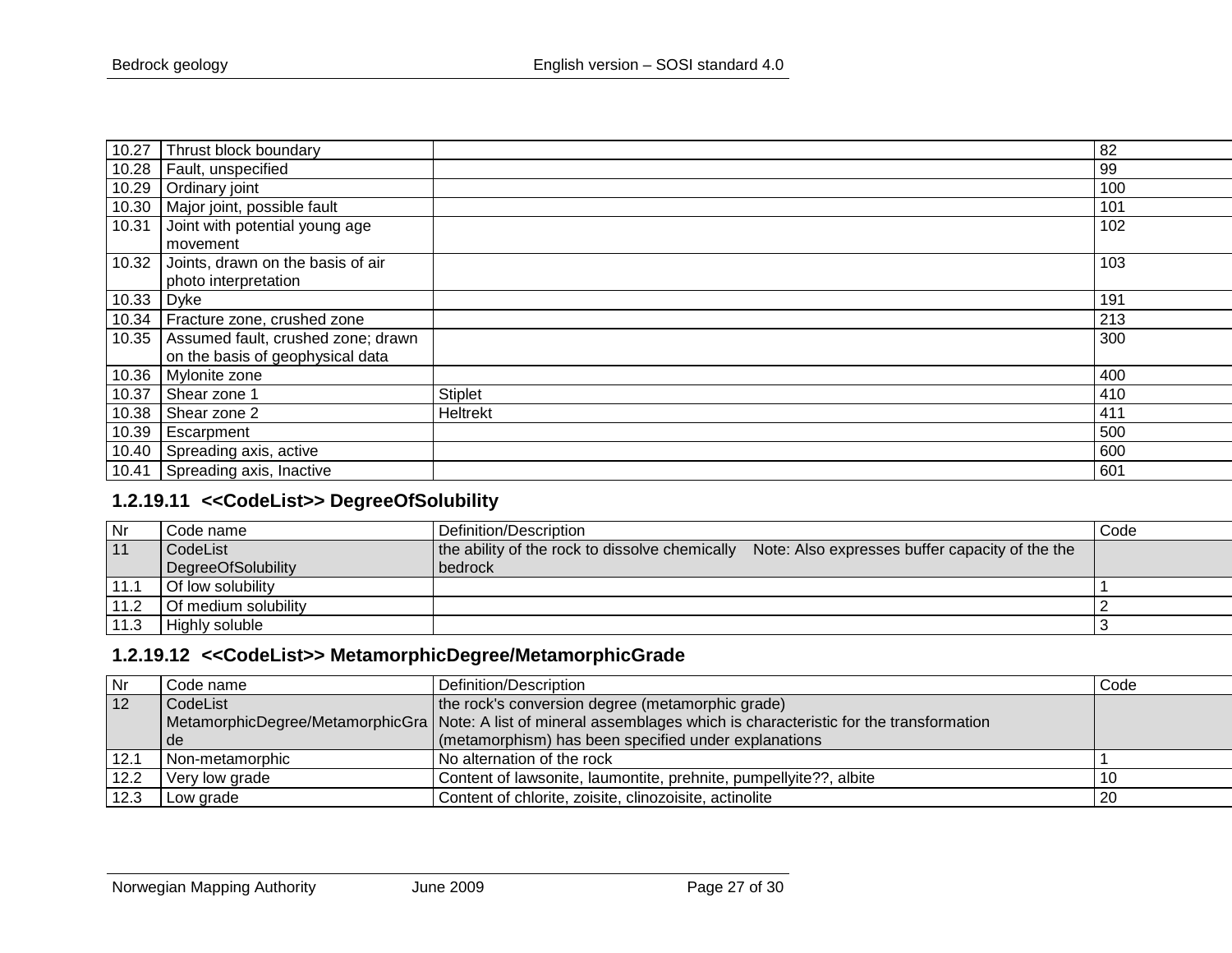| 12.4 | Medium grade         | Content of staurolite, cordierite (chloritoid and ferriferous chlorite are gone) | 30   |
|------|----------------------|----------------------------------------------------------------------------------|------|
| 12.5 | High grade           | Content of potassium feldspar, aluminium silicates, cordierite, almandine        | -40  |
| 12.6 | Granulite grade      | Content of hypersthene (high degree with very low water pressure)                | -50  |
| 12.7 | Eclogite grade       | Content of omphacite, pyrope (basic composition)                                 | 60   |
| 12.8 | Contact metamorphism | Transformation as a result of contact metamorphism                               | 70   |
| 12.9 | High pressure        | Metamorphism/Transformation as a result of meteorite impact                      | l 80 |
|      | 12.10 Anatexis       | Partial melting, migmatite formation                                             | l 90 |

#### **1.2.19.13 <<CodeList>> MetamorphicLineType**

| <b>Nr</b> | . Code name           | Definition/Description                                                                  | Code |
|-----------|-----------------------|-----------------------------------------------------------------------------------------|------|
| 13        | CodeList              | solines drawn through observations where the rock has the same degree of transformation |      |
|           | MetamorphicLineType   | (metamorphism)                                                                          |      |
| 13.1      | Anatexis              |                                                                                         |      |
| 13.2      | Contact metamorphism  | Grense for begynnende anatakse (oppsmeltning, migmatisering)                            |      |
| 13.3      | Mineral isograde      |                                                                                         |      |
| 13.4      | Regional metamorphism |                                                                                         |      |
| 13.5      | Not indicated         |                                                                                         |      |
|           |                       |                                                                                         |      |

## **1.2.19.14 <<CodeList>> LevelOfRadioactivity**

<span id="page-27-0"></span>

| Nr.  | Code name              | Definition/Description                                                                        | Code |
|------|------------------------|-----------------------------------------------------------------------------------------------|------|
| 14   | CodeList               | natural radioactive radiation from the rock type/bedrock                                      |      |
|      | LevelOfRadioactivity   | Note: Usually established by measuring gamma radiation from the rock(measured in imp/sec).    |      |
| 14.1 | Insufficient data      |                                                                                               |      |
| 14.2 | Low radiation          | Lavere stråling enn det som er vanlig for de fleste bergarter (<50 imp/sek)                   |      |
| 14.3 | Ordinary radiation     | Normal stråling for de fleste bergarter (50-100 imp/sek)                                      |      |
| 14.4 | Slightly raised        | Strålingen er noe høyere enn det som er vanlig for de fleste bergarter (100-200 imp/sek)      |      |
| 14.5 | Raised radiation level | Den naturlige strålingen fra bergartene er såpass forhøyet at den bør tas i betraktning under |      |
|      |                        | arealdisponeringen. Større sannsynlighet for oppkonsentrering av radon enn normalt.           |      |
| 14.6 | High radiation         | Den naturlige strålingen fra bergarten er så høy at man ikke bør oppholde seg i området over  | ۱5   |
|      |                        | lengere tid eller ta med seg steinprøver hjem.                                                |      |

## **1.2.19.15 <<CodeList>> StructurePointType**

<span id="page-27-2"></span><span id="page-27-1"></span>

| Nr | Code name          | Definition/Description                                                                        | Code |
|----|--------------------|-----------------------------------------------------------------------------------------------|------|
| 15 | l CodeList         | I measurement of the linear and planar structures at an observation point Note: Further       |      |
|    | StructurePointType | information and definitions of the structures are available in NGU Publication No. 113, p. 52 |      |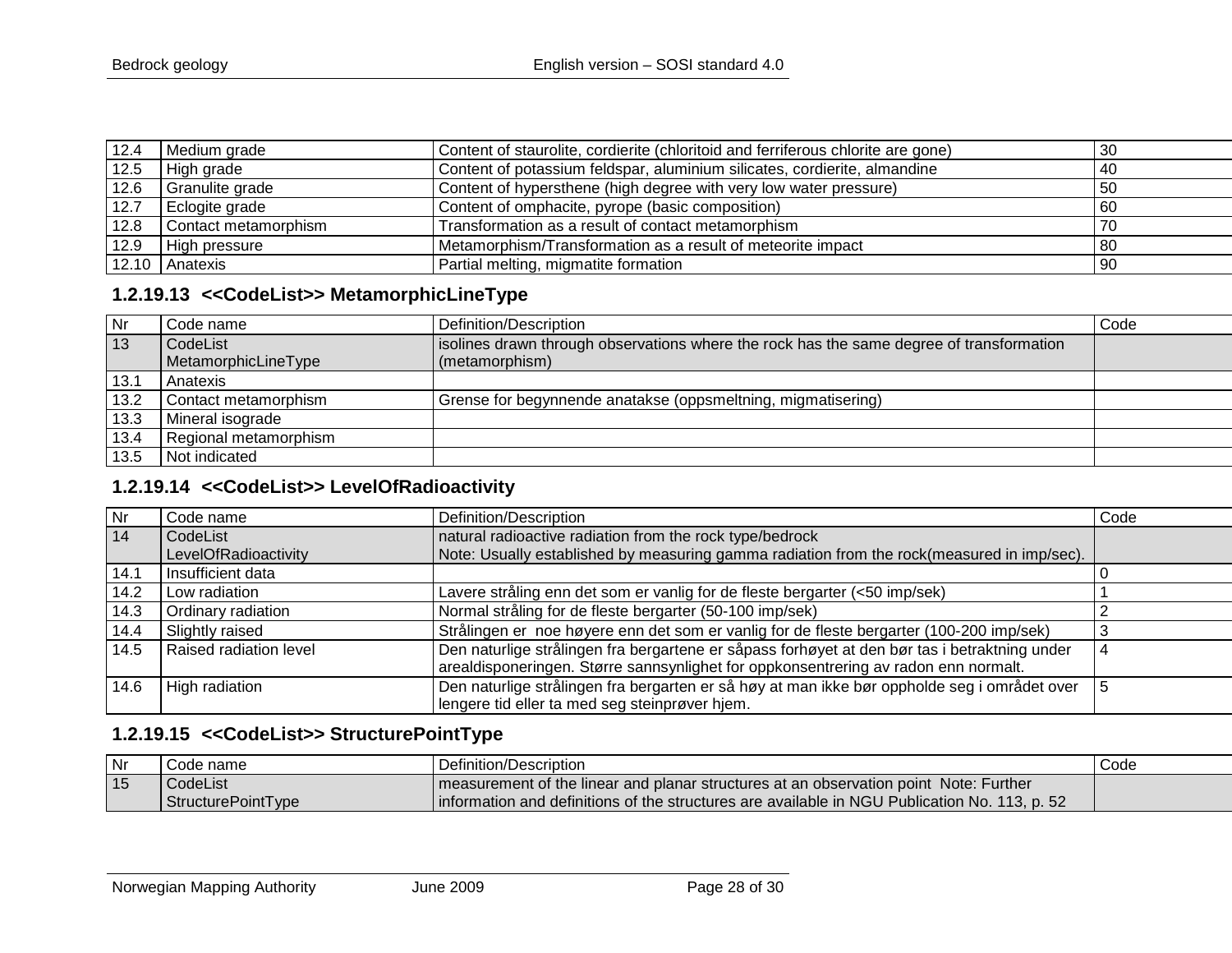|       |                                    | and NGT vol. 66 (Nystuen 1986).                                 |                  |
|-------|------------------------------------|-----------------------------------------------------------------|------------------|
| 15.1  | Fold axis                          |                                                                 |                  |
| 15.2  | Anticline axis                     |                                                                 | 11               |
| 15.3  | Synklinalakse                      |                                                                 | 15               |
| 15.4  | Antiform axis                      |                                                                 | 21               |
| 15.5  | Synform axis                       |                                                                 | $\overline{25}$  |
| 15.6  | Lineation                          | Undifferentiated                                                | $\overline{31}$  |
| 15.7  | Intersection lineation             | For example formed as a result of intersecting plane structures | 34               |
| 15.8  | Streching lineation                | For example formed by elongated conglomerate pebbles            | 35               |
| 15.9  | Lineation defined by minor folds   |                                                                 | 36               |
| 15.10 | Mineral lineation                  |                                                                 | 41               |
| 15.11 | Slickenside striae                 |                                                                 | 51               |
| 15.12 | Bedding                            | Sedimentary bedding/primary bedding in plutonic rocks           | 101              |
| 15.13 | Schistosity/foliation              |                                                                 | 111              |
| 15.14 | Schistosity                        |                                                                 | 112              |
| 15.15 | Foliation                          |                                                                 | $\overline{113}$ |
| 15.16 | Foliation and section?? lineation  |                                                                 | 114              |
| 15.17 | Mylonite                           |                                                                 | 115              |
| 15.18 | Kink band, unknown orientation     |                                                                 | 116              |
| 15.19 | Kink band with the dip of the band |                                                                 | 117              |
|       | indicated                          |                                                                 |                  |
| 15.20 | Kink band with the dip of the band |                                                                 | 118              |
|       | indicated and with the relative    |                                                                 |                  |
|       | movement denoted by an arrow       |                                                                 |                  |
| 15.21 | Joint                              |                                                                 | 121              |
| 15.22 | Open joint                         |                                                                 | 123              |
| 15.23 | Filled joint                       |                                                                 | 125              |
| 15.24 | Crenulation cleavage, fracture     |                                                                 | 131              |
|       | cleavage                           |                                                                 |                  |
| 15.25 | Planar structure based on          |                                                                 | 141              |
|       | geophysical data                   |                                                                 |                  |
| 15.26 | Axial plane                        |                                                                 | 151              |
| 15.27 | Fault plan                         |                                                                 | 161              |